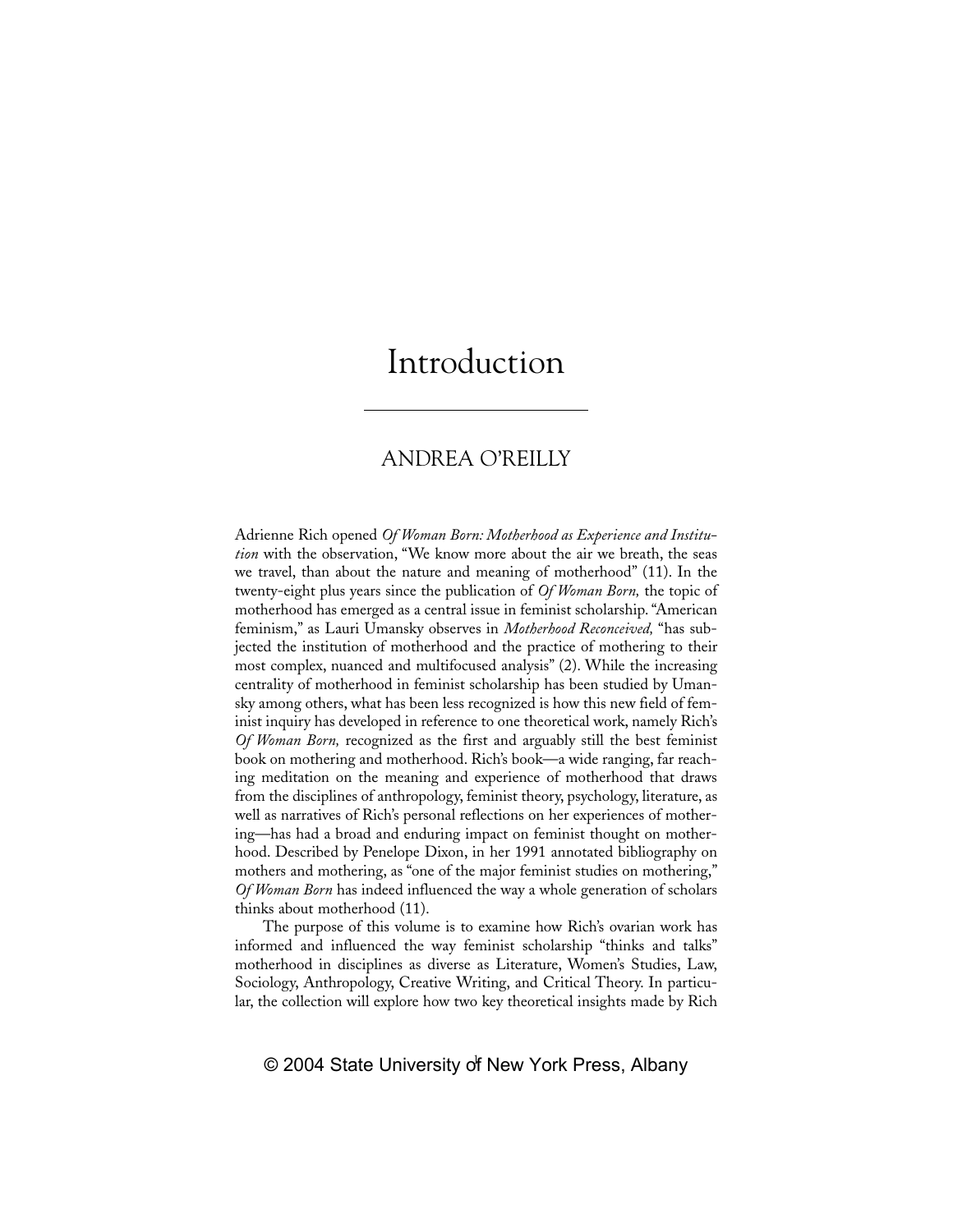in *Of Woman Born* provided the analytical tools to fully study and report upon the meaning and experience of motherhood. The first of these is the distinction Rich made "between two meanings of motherhood, one superimposed on the other: the *potential* relationship of any woman to her powers of reproduction—and to children; and the *institution*—which aims at ensuring that that potential—and all women—shall remain under male control" (13, emphasis in original). "This book," Rich writes, "is not an attack on the family or on mothering *except as defined and restricted under patriarchy*" (14, emphasis in original). The term "motherhood" refers to the patriarchal institution of motherhood that is male-defined and controlled and is deeply oppressive to women, while the word "mothering" refers to women's experiences of mothering that are female-defined and centered and potentially empowering to women. The reality of patriarchal motherhood thus must be distinguished from the possibility or potentiality of gynocentric or feminist mothering. In other words, while motherhood, as an institution, is a male-defined site of oppression, women's own experiences of mothering can nonetheless be a source of power.

The oppressive and the empowering dimensions of maternity, as well as the complex relationship between the two, first identified by Rich in *Of Woman Born* have been the focus of feminist research on motherhood over the last two and a half decades. Umansky, in her study of feminism between 1968 and 1982, ascertained two competing feminist views on motherhood: the "negative" discourse that "focus[ses] on motherhood as a social mandate, an oppressive institution, a compromise of woman's independence," and the "positive" discourse that argues that "motherhood minus 'patriarchy' [. . .] holds the truly spectacular potential to bond women to each other and to nature, to foster a liberating knowledge of self, to release the very creativity and generativity that the institution of motherhood denies to women" (2–3). Umansky's classification is drawn from the distinction Rich made between the patriarchal institution of motherhood and a nonpatriarchal experience of mothering. Chapters in parts 1 and 2 of this volume draw upon this first theoretical insight of Rich to explore, in part 1, motherhood as institution and, in part 2, mothering as experience.

The third part is developed from the second central theme of *Of Woman Born,* the relationship between mothering and writing. As parts 1 and 2 consider how Rich's book came to define mothering versus motherhood as a central concern in feminist theory on motherhood over the last twenty-eight years, part 3 examines how this book made visible the tensions between mothering and writing, in particular how mothering both inhibits and fosters creativity. Furthermore, *Of Woman Born* influenced the *way* feminist scholars theorize mothering-motherhood. "It seemed impossible from the first," explains Rich, "to write a book of this kind without being often biographical, without often saying I" (15). The "heart" of this landmark book, as Rich herself acknowledges, is the "painful and problematic plunges into [her]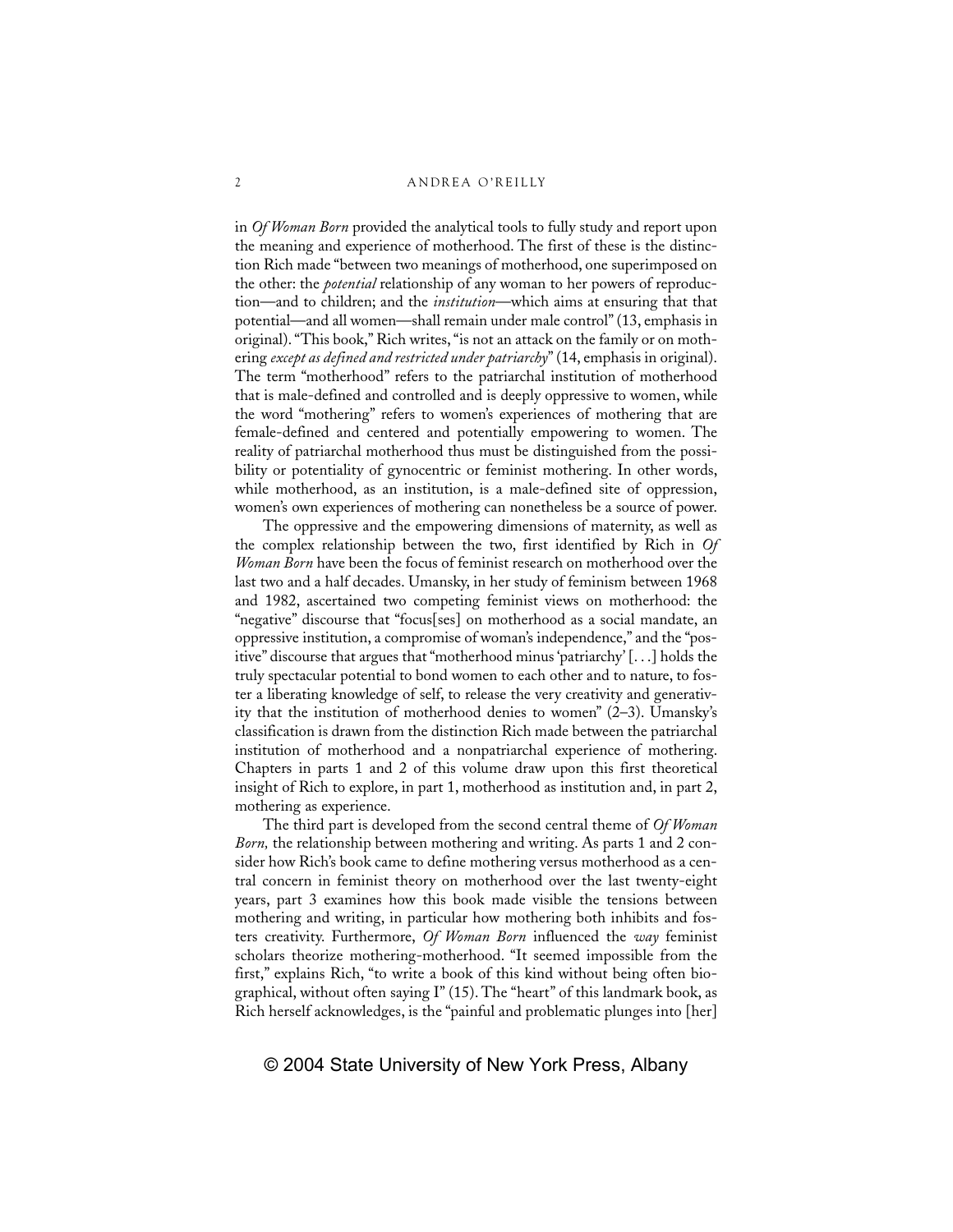own life" (16). In privileging subjective knowledge and by blending, blurring, and bending the conventional oppositions of theory and experience, *Of Woman Born* cleared the way for a feminist narration of maternity in both literature and theory.

"I told myself," Rich comments in *Of Woman Born,* "that I wanted to write a book on motherhood because it was a crucial, still relatively unexplored, area for feminist theory. But I did not choose this subject, it had long ago chosen me" (15). Rich's reflections on her book capture well my reasons for doing this volume on the legacy of *Of Woman Born*. I first read *Of Woman Born,* the tenth anniversary edition, in the summer of 1987 when my first two children were three years and six months of age. I had just completed the first year of my PhD and was staying for a few weeks at my mother's cottage with my two young children. I had heard of Rich's book and, planning to do my graduate work in the area of Mothering and Women's Writing, had promised myself that I would read the book at the cottage that summer. I did not read *Of Woman Born* when it was first published in 1976; in that year I was fifteen and motherhood was the farthest thing from my mind. Eleven years later, at the age of twenty-six and the mother of two young children and a feminist scholar of motherhood, I was academically and personally well-suited to now read this book in its tenth anniversary edition. While with most books I am able to remember reading them, with just a few am I able to recall—vividly, almost viscerally—how I felt when reading them. *Of Woman Born* was one such book. One memory stands out in particular. I had managed to steal an hour of reading time while my baby daughter and toddler son napped, and I was reading the book in the front room when I experienced what only can be described as a torrent of anger rushing through me. On that hot afternoon in July reading *Of Woman Born,* I saw my life for the first time as it was and not as I wished or imagined it to be. I was an overwhelmed and exhausted mother, young and poor, struggling to do a graduate degree with no mother friends and in a relationship that was, in its early years, quite rocky and in which I was the one mainly responsible for the kids and the housework. I pretended otherwise and had convinced myself and the world at-large that I was a modern, feminist mom who was content with, and in control of, her life. Reading Rich I was forced to see and name my oppression as a mother; as well, it gave me permission to be angry. I also remember feeling a huge sense of relief—I was not the only woman who raged against motherhood, and at times, her children. At the age of twenty-six though, I was not able to fully live with or act upon this realization. It would take a few years more, and the birth of a third child, before I put into practice the insights of that July afternoon and challenge and change the way I lived motherhood. Seventeen years have passed since I first read Rich, and, while I have read *Of Woman Born* more than a dozen times since, I can still vividly recall that first time on the cottage couch when my identity as a feminist mother was conceived.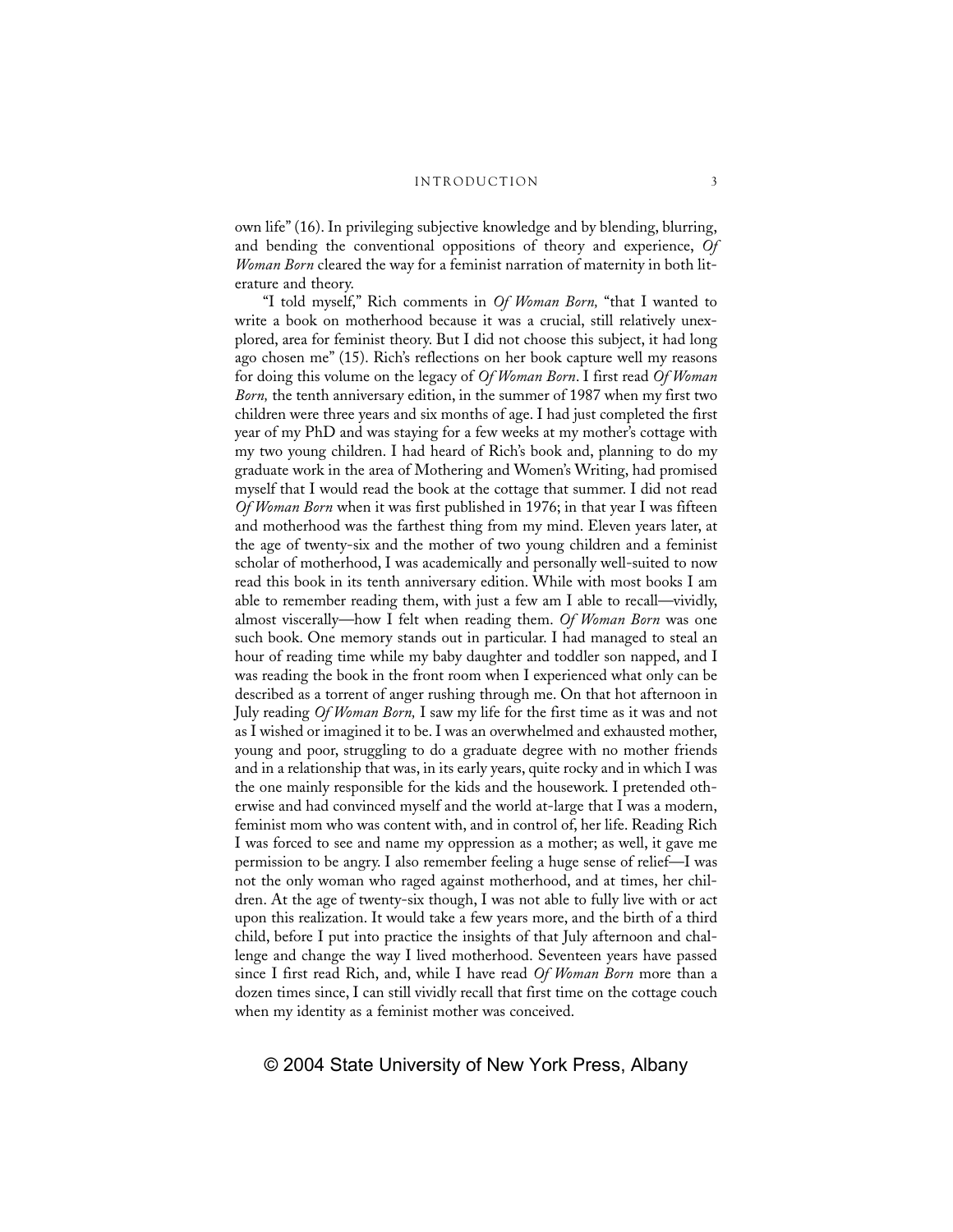I tell this story to illuminate how fully and deeply my interest in, indeed passion for, Rich is linked to my own lived life as a mother and how central and crucial *Of Woman Born* was/is to the development of my feminist-maternal consciousness, both professionally and personally. In preparing this collection I learned that I was not alone in this. When I distributed the call for chapters for this volume I did not expect to receive the fifty plus submissions that I did, nor was I prepared for the deeply personal notes from prospective authors that accompanied the submissions. Most of the writers spoke passionately about how reading Rich "changed their lives" and recounted stories similar to mine. While I recognized along with most feminist scholars that Rich pioneered the field of maternal scholarship and that *Of Woman Born* continues to influence the themes and concerns of motherhood research, and believed consequentially that a volume on the legacy of Rich was needed and long overdue, I had not realized how fully and deeply Rich had touched the lives of so many women. This volume, as it considers how *Of Woman Born* defined the content and style of maternal inquiry over the last twenty-eight years, will seek to make apparent the profound impact this book has had on our minds *and* hearts as mothers and scholars of motherhood.

#### MOTHERHOOD AS INSTITUTION: PATRIARCHAL POWER AND MATERNAL OUTRAGE

Building upon Rich's theoretical concept of the institution of motherhood, the contributors in part 1 examine how motherhood operates as a patriarchal institution to constrain, regulate, and dominate women and their mothering. "[F]or most of what we know as the 'mainstream' of recorded history," Rich writes, "motherhood as institution has ghettoized and degraded female potentialities" (13). However, as Rich argues, and her book seeks to demonstrate, this meaning of motherhood is neither natural nor inevitable. "The patriarchal institution of motherhood," Rich explains, "is not the 'human condition' any more than rape, prostitution, and slavery are" (33). Rather motherhood, in Rich's words, "has a history, it has an ideology" (33). The first five chapters of *Of Woman Born* narrate this history of motherhood, tracing the development of motherhood from neolithic Gathering and Hunting Goddess cultures in which maternity was a site of power for women, through the early agricultural period in which women's powers of maternity began to be contained and controlled, to the domestication of motherhood post-industrialization. While recent scholars have clarified and corrected some of the details of this narrative, its overall plot and themes continue to inform contemporary feminist historical readings of motherhood. Feminist historians agree that motherhood is primarily *not* a natural or biological function; rather, it is specifically and fundamentally a cultural practice that is continuously redesigned in response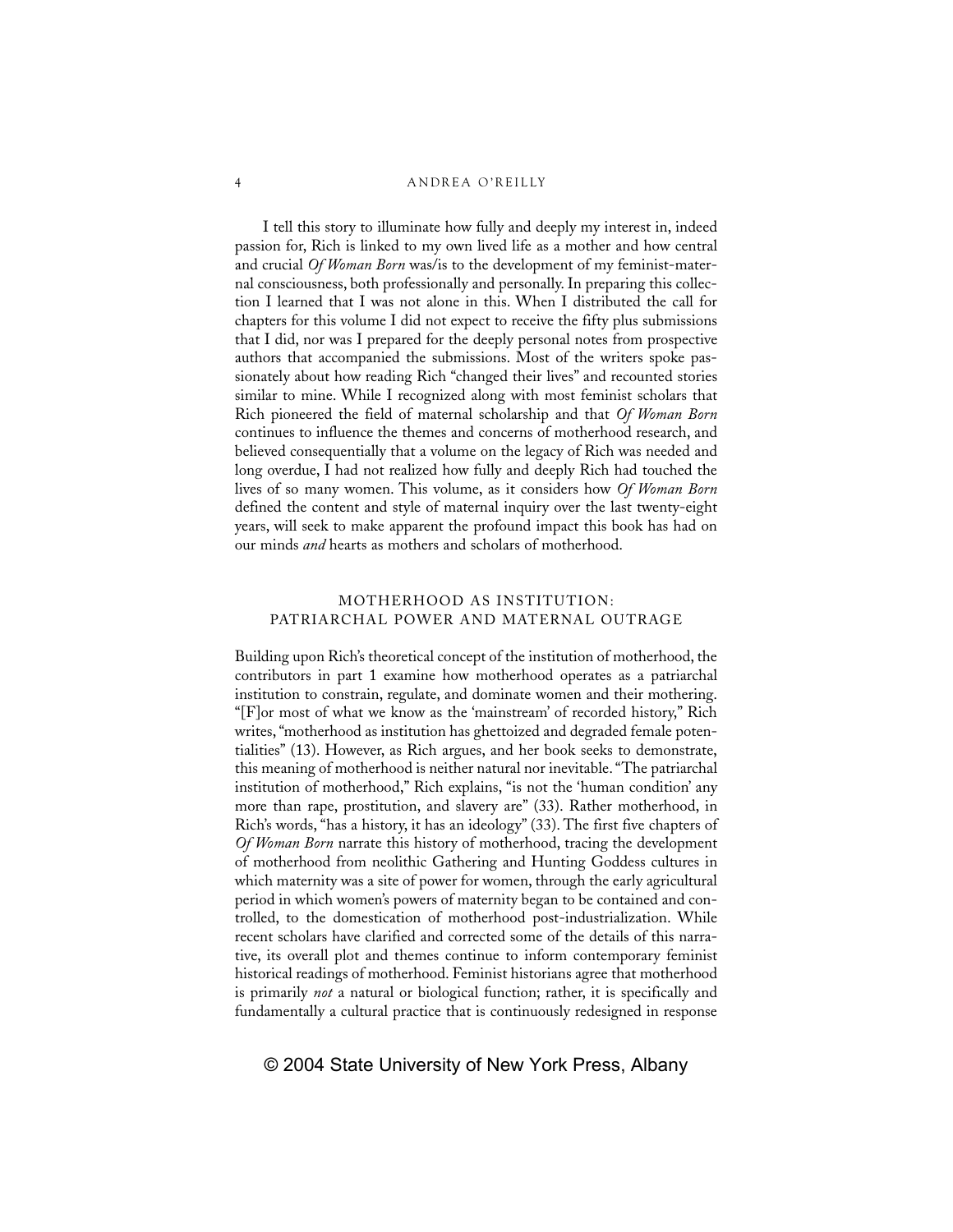to changing economic and societal factors. As a cultural construction, its meaning varies with time and place; there is no essential or universal experience of motherhood. Works such as Ann Dally's *Inventing Motherhood: The Consequences of an Ideal,* Elizabeth Badinter's *Mother Love: Myth and Reality,* and Shari Thurer's *The Myths of Motherhood: How Culture Reinvents the Good Mother,* detail how the modern image of the good mother—the full-time, stay-at-home mother, isolated in the private sphere and financially dependent on her husband—came about as a result of industrialization that took work out of the home and repositioned the domestic space, at least among the middle class, as an exclusively nonproductive and private realm, separate from the public sphere of work. In the Victorian period that followed industrialization, the ideology of moral motherhood that saw mothers as naturally pure, pious, and chaste emerged as the dominant discourse of motherhood. This ideology, however, was race- and class-specific; only white, middle-class women could wear the halo of the Madonna and transform the world through their moral influence and social housekeeping. After World War II, the time when Rich became a mother, the discourse of the "happy homemaker" made the "stay-athome mom and apple pie" mode of mothering the normal and natural motherhood experience. But again, only white, middle-class women could, in fact, experience what discursively was inscribed as natural and universal. In each of its manifestations, motherhood remains, at its core, a patriarchal institution deeply oppressive to women.

In *Of Woman Born* Rich highlights two features of modern patriarchal motherhood that are particularly harmful to mothers. First is the assumption that mothering is natural to women and that child rearing is the sole responsibility of the biological mother and that as such it should be performed as what feminist writer Sharon Hayes has coined "intensive mothering." Second is the practice that assigns mothers sole responsibility for motherwork, but gives them no power to determine the conditions under which they mother. Mothering, in its current ideological manifestation, regards maternity as natural to women and essential to their beings conveyed in the belief, as Pamela Courtenay Hall notes, that women are *naturally* mothers—"they are born with a built-in set of capacities, dispositions, and desires to nurture children [. . . and that this] engagement of love and instinct is utterly distant from the world of paid work  $[...]^n$  (337). This assumption over the last fifty years gave rise to and resulted in the modern ideological construction of "intensive" mothering. Intensive mothering, as Hayes explains, is defined by three themes: "first, the mother is the central caregiver"; second, such mothering requires "lavishing copious amounts of time, energy, and material resources on the child"; and finally, "the mother regards mothering as more important than her paid work" (8). "The methods of appropriate child rearing according to the ideology of intensive motherhood," Hayes concludes, "are constructed as child-centred, expert-guided, emotionally absorbing,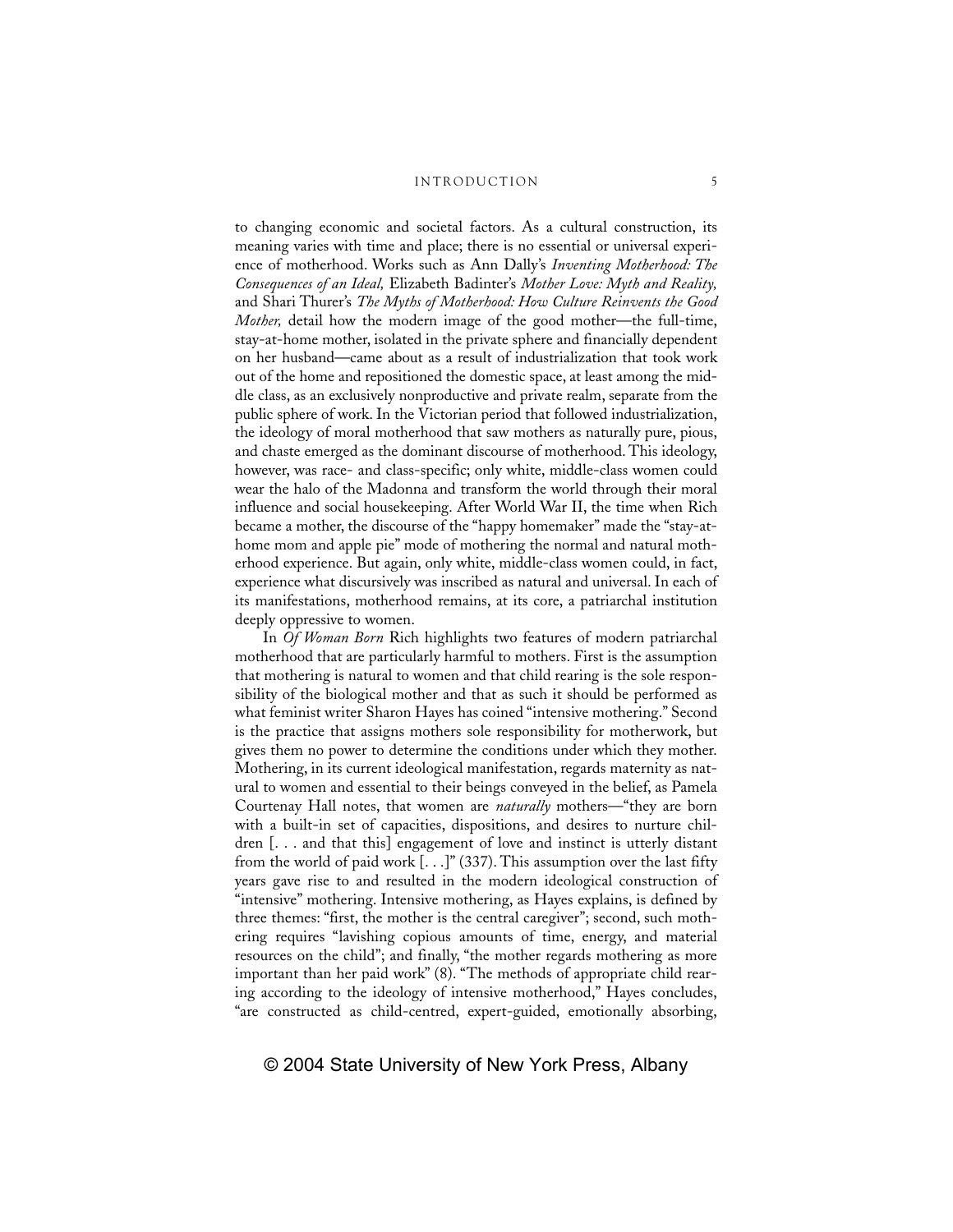labor-intensive and financially expensive" (8). For Rich, and more recent theorists, this discourse becomes oppressive to mothers not because children have these needs, but because we, as a culture, dictate that only the biological mother is capable of fulfilling them. Petra Buskens explains: "Infancy and early childhood *are* periods of high emotional and physical dependency and, moreover this is not a pure invention of patriarchal science. [. . .] *The problem is not the fact of this requirement but rather that meeting this need has come to rest exclusively, and in isolation, on the shoulders of biological mothers*" (81, emphasis in original).

In *Of Woman Born* Rich writes of how she was "haunted by the stereotype of the mother whose love is 'unconditional' and by the visual and literary images of motherhood as single-minded identity" (23). But she also recognized that "this circle, this magnetic field [of selfless mothers and needy children] in which [she] lived, was not a natural phenomenon" (23). Children need love and care, but it is culture, not children, that demands that the mother be the one to provide such love and care. As Rich's eldest son, at age twenty-one, commented when he read his mother's journals of early motherhood: "You seemed to feel you ought to love us all the time. But there *is* no human relationship where you love the other person at every moment." "Yes I tried to explain to him, but women—above all, mothers—have been supposed to love that way" (23). That is the defining belief of the ideology of naturalintensive mothering.

Most women mother in the patriarchal institution of motherhood and, in contemporary times, according to the patriarchal ideology of natural-intensive mothering. Women's mothering, in other words, is defined and controlled by the larger patriarchal society in which they live. Mothers do not make the rules, as Rich reminds us, they simply enforce them. Motherhood, in Rich's words, is an experience of "powerless responsibility." Whether it is in the form of parenting books, a physician's advice, or the father's rules, a mother raises her children in accordance with the values and expectations of the dominant culture. Mothers are policed by what Sara Ruddick calls the "gaze of others." Under the gaze of others, mothers "relinquish authority to others, [and] lose confidence in their own values" (111). "Teachers, grandparents, mates, friends, employers, even an anonymous passerby," continues Ruddick, "can judge a mother and find her wanting" (111–112). "Fear of the gaze of others," she continues, "can be expressed intellectually as inauthenticity, a repudiation of one's own perceptions and values"(112). In *Of Woman Born* Rich remembers her mother locking her in the closest at the age of four for childish behavior— "[her] father's order, but [her] mother carried them out" and being kept too long at piano lessons when she was six, "again, at [her father's] insistence, but is was [her mother] who gave the lessons" (224). Ruddick calls this an abdication of maternal authority. Patriarchal motherhood is predicated upon such abdication of maternal authority and inauthentic mothering.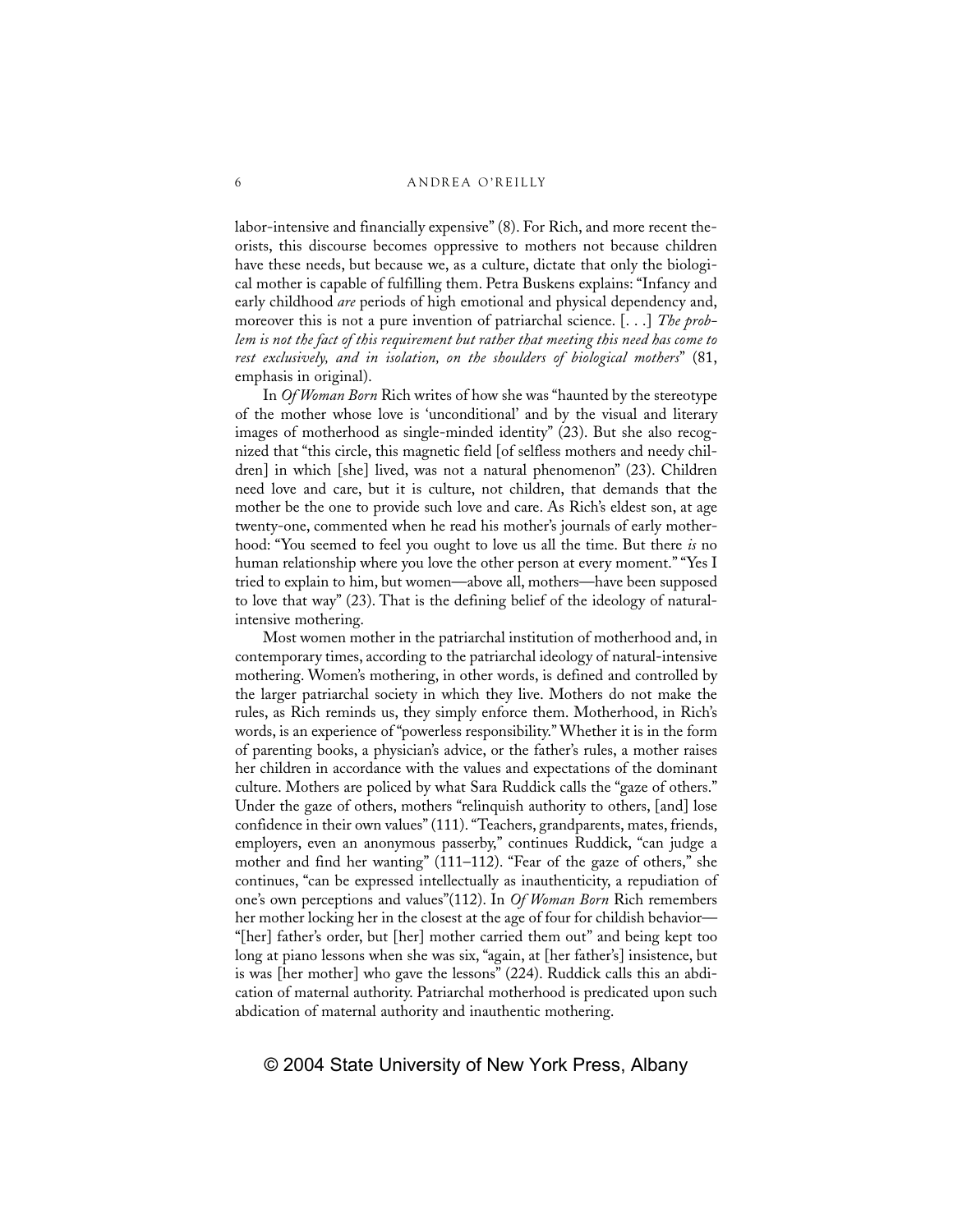The ideology of natural-intensive mothering enacted in the patriarchal institution of motherhood has become the official and only meaning of motherhood, marginalizing and rendering illegitimate alternative practices of mothering. In so doing, this normative discourse of mothering polices *all* women's mothering and results in the pathologizing of those women who do not or can not practice intensive mothering. Coupled with this is the fact that in the patriarchal institution of motherhood women have little or no power to challenge this ideology or any other aspect of their motherhood experience. These two features of the modern ideology of motherhood make mothering deeply oppressive to women because the first belief—natural-intensive motherhood—requires the repression or denial of the mother's own selfhood, while the second—powerless responsibility—denies the mother the authority and agency to determine her own experiences of mothering. Women's mothering, as Rich asserts, is fully controlled and arbitrated by the patriarchal institution of motherhood. "The institution of motherhood," Rich writes, "is not identical with bearing and caring for children, any more than the institution of heterosexuality is identical with intimacy and sexual love. Both create the prescriptions and the conditions in which choices are made or blocked; they are not 'reality' but they have shaped the circumstances of our lives" (42).

The first two chapters in part 1 use Rich's concept of the patriarchal institution of motherhood to explore how women's motherhood, in particular reproduction, becomes regulated by the law and the state. In her chapter "The Supreme Court of Canada and What It Means to Be 'Of Woman Born,'" Diana Ginn explores connections between Rich's reflections on motherhood and recent jurisprudence on intervention in pregnancy. Her article focuses upon "two decisions of the Supreme Court of Canada: *Winnipeg Child and Family Services v. G* (1997), which held that a pregnant woman could not be confined to an addiction treatment centre 'for the good of her fetus,' and *Dobson (litigation Guardian of ) v. Dobson* (1999), which refused to allow a child to sue his mother for harms allegedly caused by her negligence during pregnancy." Ginn explores how four themes central to *Of Woman Born* are manifest in these two cases; they include: Motherhood is a form of social control exercised over women as they bear and rear children; Mothers are made almost solely responsible for the well-being of their children; Women are either idolized or despised; and, finally, there is a need for new ways to describe the nature of pregnancy. "The fact that there is significant congruence between Rich's critique of social control of mothers, and the concerns regarding state intervention in pregnancy expressed by the majority [decision], is indicative," Ginn concludes, "of the impact that Rich [. . .] has had on thinking about motherhood, and by extrapolation, pregnancy" (28). Moreover, the cases in showing how actual mothers, in their everyday experiences of motherhood, are coerced to conform to an unnatural and unattainable idea of motherhood and chastised when they do not, confirm the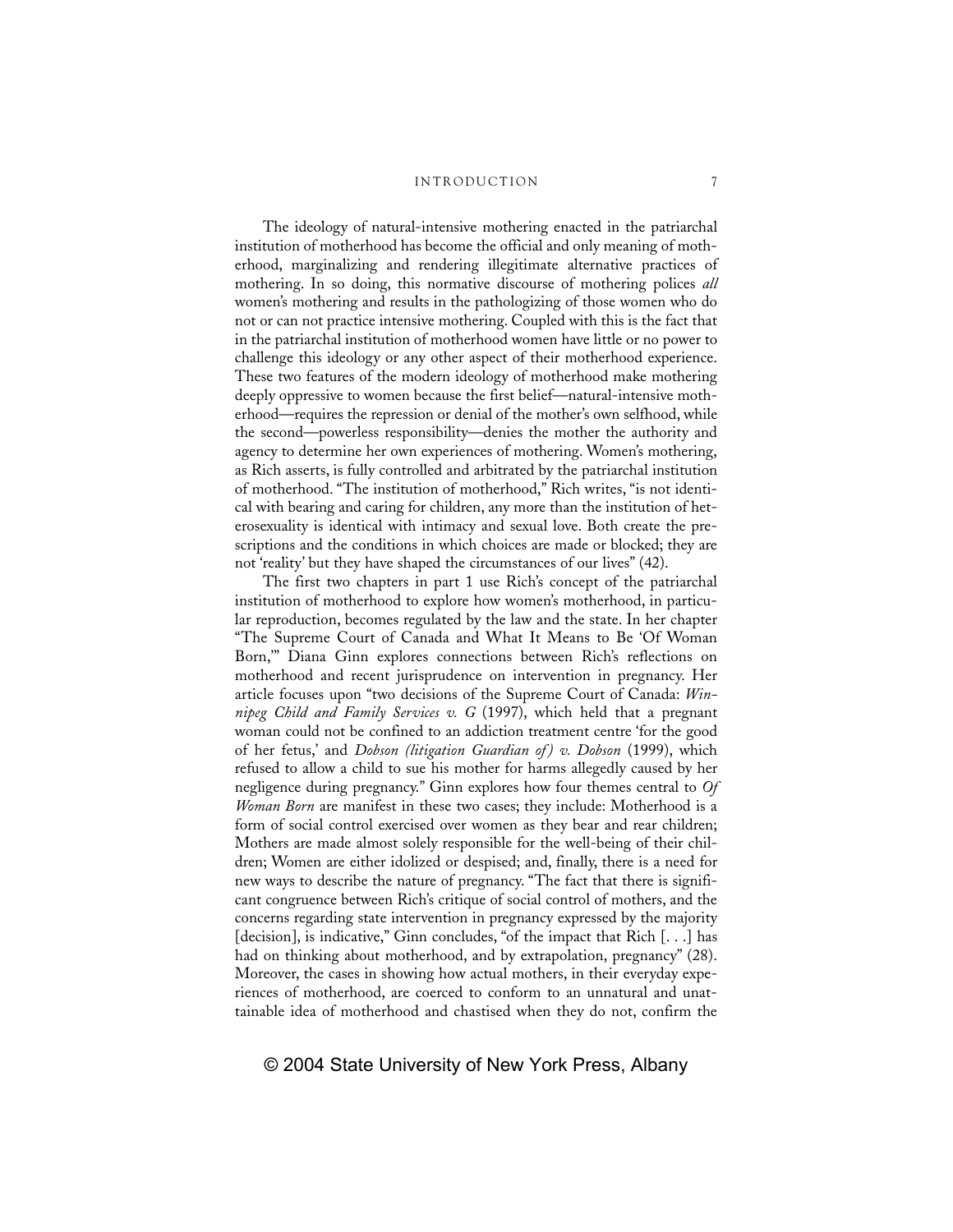truth of Rich's insights on the patriarchal institution of motherhood and their continuing relevance twenty-eight years after their publication.

Sarah Stevens's chapter illustrates the cross-cultural relevance of Rich's *Of Woman Born* by examining the institution of motherhood and reproductive politics in the People's Republic of China. The paper traces the evolution of political control over women's bodies in China, including an analysis of Cultural Revolution Propaganda about reproduction and the implementation of the one-child policy in the early 1980s. Rich's investigation of motherhood as an institution and her identification of motherhood as locus of female power provides, according to Stevens, a useful lens through which to see these developments. The one-child policy, while representing the pinnacle of political power over reproduction, is nonetheless merely one link in a long chain of patriarchal control over motherhood. Stevens argues that the Chinese nationalist rhetoric functioned to make formerly private spaces (the womb, the home) into public spaces where the interests of the nation-state are preeminent. Using Rich's reflections upon the public and private dichotomy, Stevens examines the ways in which a blurring of the public/private boundary can lead to an increase in patriarchal control over motherhood. The Chinese case illustrates both the dangers of a strict public/private divide and the dangers inherent in a complete conflation of the private and public, individual and nationstate. Both of these theoretical extremes, as Stevens concludes and as Rich observed in *Of Woman Born,* reinforce patriarchal control over reproduction and undermine motherhood as a site of power.

As the first two chapters in part 1 explore the various ways the patriarchal institution of motherhood is enacted in and reinforced by public policy and jurisprudence, the final chapter examines the impact of the institution on the daily lives of women and their children. The final chapter of *Of Woman Born,* entitled "Violence: The Heart of Maternal Darkness," opens with the story of Joanne Michulski, thirty-eight, mother of eight children, who killed and mutilated her two youngest in June 1974. Responding to the media's attempt to "explain, exonerate, psychologize," the event, Rich commented in a letter to a local newspaper, "the expectations laid on her and on millions of women with children are 'insane expectations.' Instead of recognizing the institutional violence of patriarchal motherhood, society labels those women who finally erupt in violence as psychopathological" (263). The institution of motherhood, to use Emily Jeremiah's words, is "violently oppressive [. . .] and give[s] rise to violent behavior on the part of mothers." "Motherhood without autonomy, without choice," Rich explains, "is one of the quickest roads to a sense of having lost control" (264). The powerless responsibility of patriarchal motherhood discussed earlier is what gives rise to mothers' suffering and often results in violence against children. Violence, whether it be manifested in child neglect and abuse, the murder of children or a mother's suicide, is caused by the patriarchal institution of motherhood, not the demands of mothering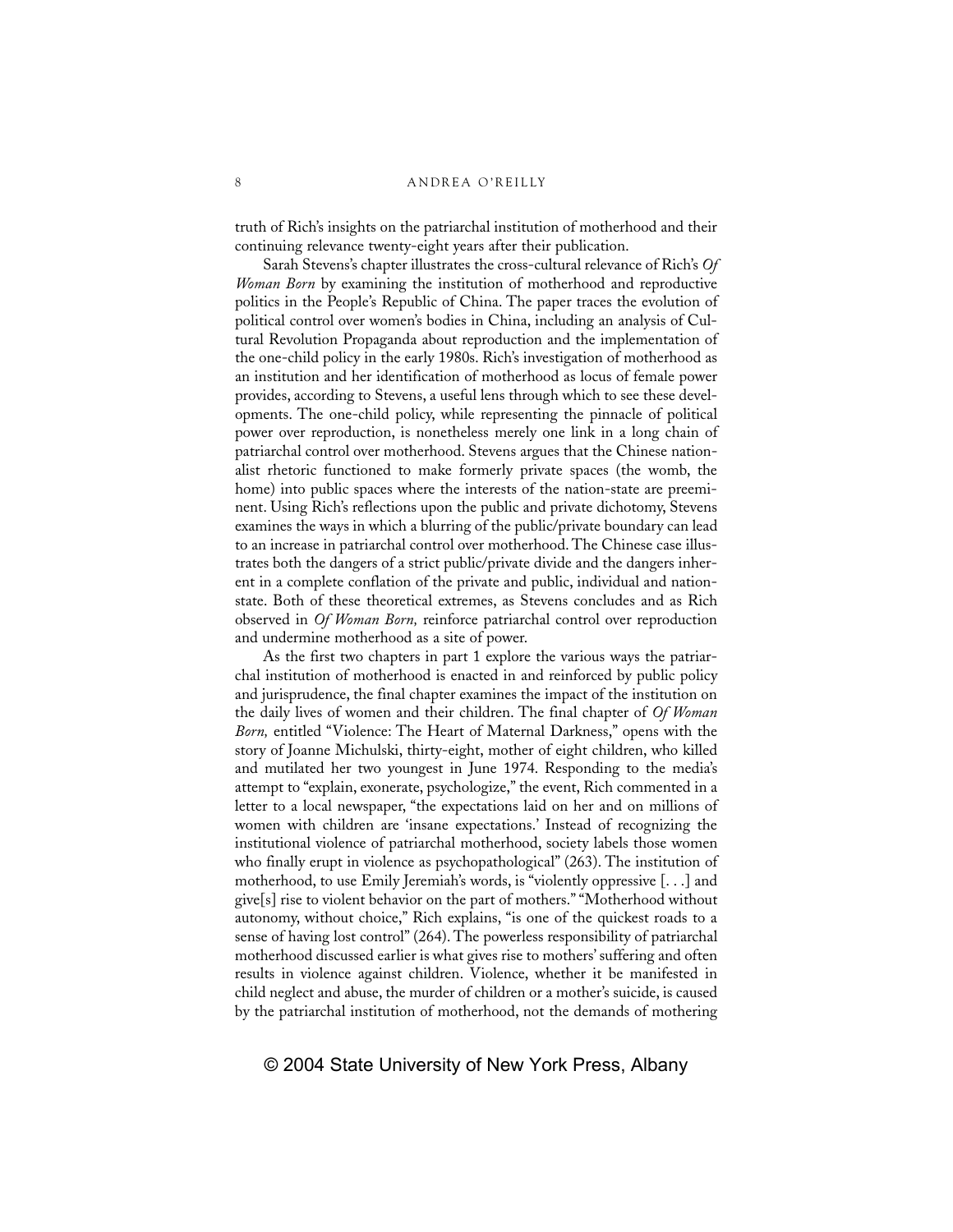per se. "We have, in our long history," Rich continues, "accepted the stresses of the institution as if they were a law of nature" (276). These stresses, however, created as they are by a constructed—hence changeable—institution are, Rich insists, preventable. Only in the institution of motherhood does such suffering and violence become natural *and* inevitable. This is the focus of the final chapter of part 1.

Emily Jeremiah's chapter begins with a consideration of Rich's conception of mothers as victims of violence, and themselves as capable of violence. She links this view to more recent feminist perspectives on the issues of maternal violence and murder in a variety of disciplines; history (Elizabeth Badinter), philosophy (Sara Ruddick), and psychoanalysis (Estela V. Welldon). Such perspectives challenge the traditional view of mothers as naturally passive and loving, and they point up the ambivalent character of maternity. They also raise the issues of choice and autonomy. Jeremiah deploys such ideas to probe and illuminate Toni Morrison's 1987 novel *Beloved,* which she argues both confirms and extends Rich's thesis, in particular by positing a postmodern maternal subjectivity that is relational and in process. Jeremiah, in her intertextual reading of Rich and Morrison, highlights the contingent nature not only of the mother but also of conceptions of maternity. She concludes with an assessment of Rich's importance. While Jeremiah identifies problems with Rich's account, in particular the notion of motherhood as a monolithic institution, these problems, Jeremiah concludes, can be explained in terms of the context in which Rich was writing. As well, Rich's awareness of the constructed nature of maternity allows for the possibility of change.

#### MOTHERING AS EXPERIENCE: EMPOWERMENT AND RESISTANCE

"To destroy the institution is not to abolish motherhood," Rich writes, "It is to release the creation and sustenance of life into the same realm of decision, struggle, surprise, imagination and conscious intelligence, as any difficult, but freely chosen work" (280). Rich, as noted above, distinguished "between two meanings of motherhood, one superimposed on the other: the *potential* relationship of any woman to her powers of reproduction—and to children; and the *institution*—which aims at ensuring that that potential—and all women shall remain under male control" (13, emphasis in original). Patriarchal motherhood is thus to be differentiated from the possibility or potentiality of mothering. In *Of Woman Born,* however, there is little discussion of mothering or how its potentiality may be realized. The notable exception is the brief reference Rich made to her summer holiday in Vermont when her husband was away and she and her sons lived "as conspirators, outlaws from the institution of motherhood" (195). However, while mothering is not described or theorized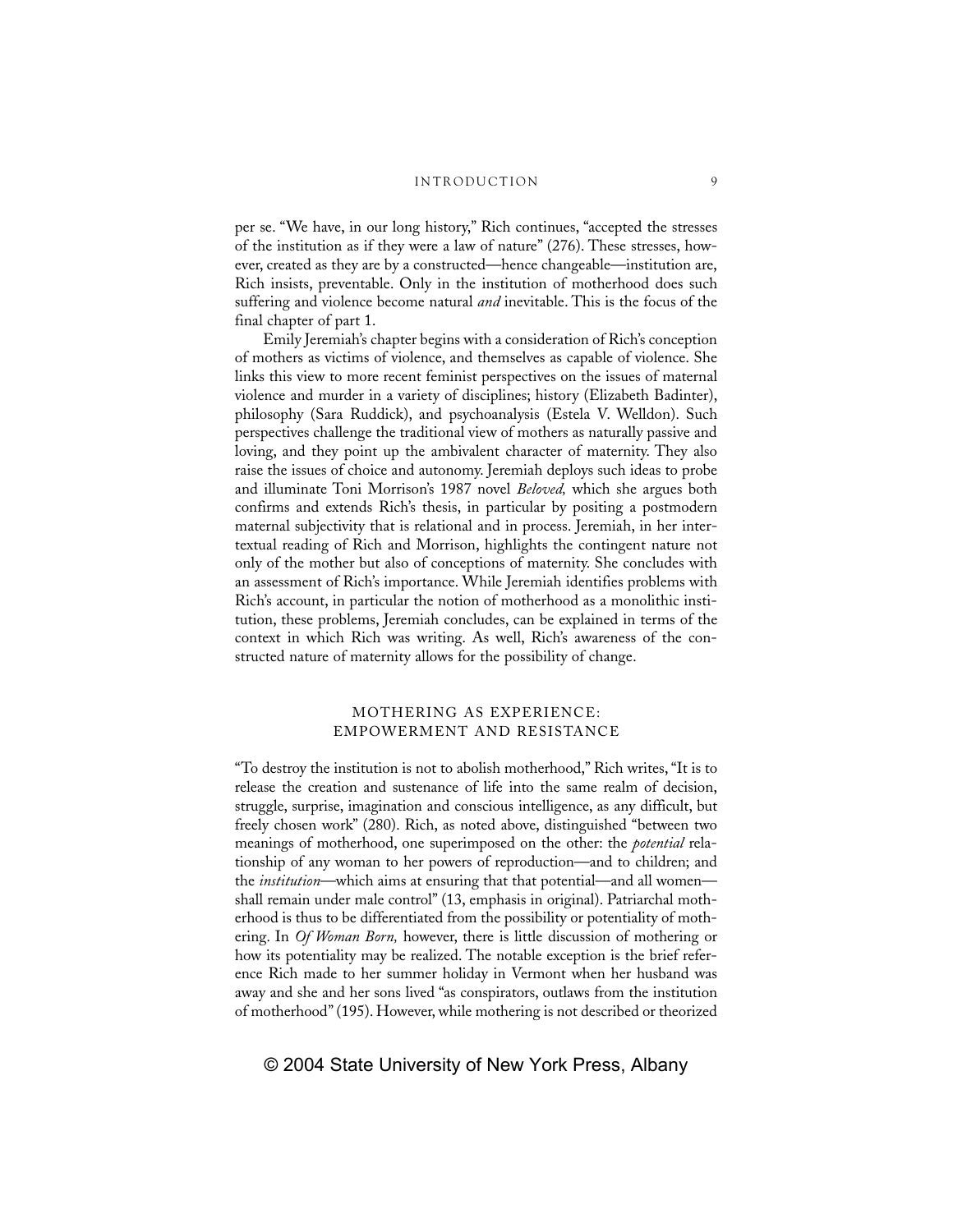in *Of Woman Born,* the text, in distinguishing mothering from motherhood and in identifying the potential empowerment of mothering, made possible later feminist work on mothering, particularly those that analyzed mothering as a site of power and resistance for women. As well, in interrupting and deconstructing the patriarchal narrative of motherhood, Rich destabilized the hold this discourse has on the meaning and practice of mothering and cleared the space for the articulation of counternarratives of mothering, in particular woman-centered and feminist meanings and experiences of mothering.

A feminist counternarrative of motherhood is concerned with imagining and implementing a view of mothering that is *empowering* to women as opposed to oppressive, as it is within the patriarchal institution of motherhood. Alternatively called authentic, radical, feminist, or gynocentric mothering, this mode of mothering positions mothers, in Rich's words, as "outlaws from the institution of motherhood." This new perspective, in emphasizing maternal power and ascribing agency to mothers and value to motherwork, gave rise to the view of mothering as a socially engaged enterprise that seeks to effect cultural change in the home through feminist child rearing and the world at-large through political/social activism. The first two chapters of part 2 consider why and how the mother role is a site of power and resistance in non-Western cultures. Here the emphasis is upon the woman's experiences of mothering and the meanings she and her culture attach to it. Specifically, the chapters look at the economic, political, and cultural centrality and importance of the mother and the mother role in these societies and how this, in turn, makes motherhood a site of power in and for these cultures. The final five chapters consider mothering as a site of power *in* the home. They explore how motherwork is, or may be, a socially engaged practice that seeks to effect cultural change through new feminist modes of socialization and interactions with daughters and sons. These woman-centered and feminist counternarratives of mothering resulted from and give rise to the destabilization of the patriarchal institution of motherhood. In all seven chapters we encounter a challenge to patriarchal motherhood through the formation of feminist mothering; or to use Rich's words, a mothering against motherhood. Rich writes: "We do not think of the power stolen from us and the power withheld from us in the name of the institution of motherhood" (275). The chapters in this part analyze the mother power that already exists in non-Western cultures and consider how mother power becomes possible in Western culture through the abolition of the patriarchal institution of motherhood.

In the preface to the 1986 edition Rich revisited the claim she made in the first edition "that in the mainstream of recorded history, motherhood as institution has ghettoized and degraded female potentialities" to argue that woman-centered experiences of mothering and acts of mother power can be found throughout history if we look at cultures other than the dominant Western one. "Relying on ready-to-hand Greek mythology," Rich writes, "I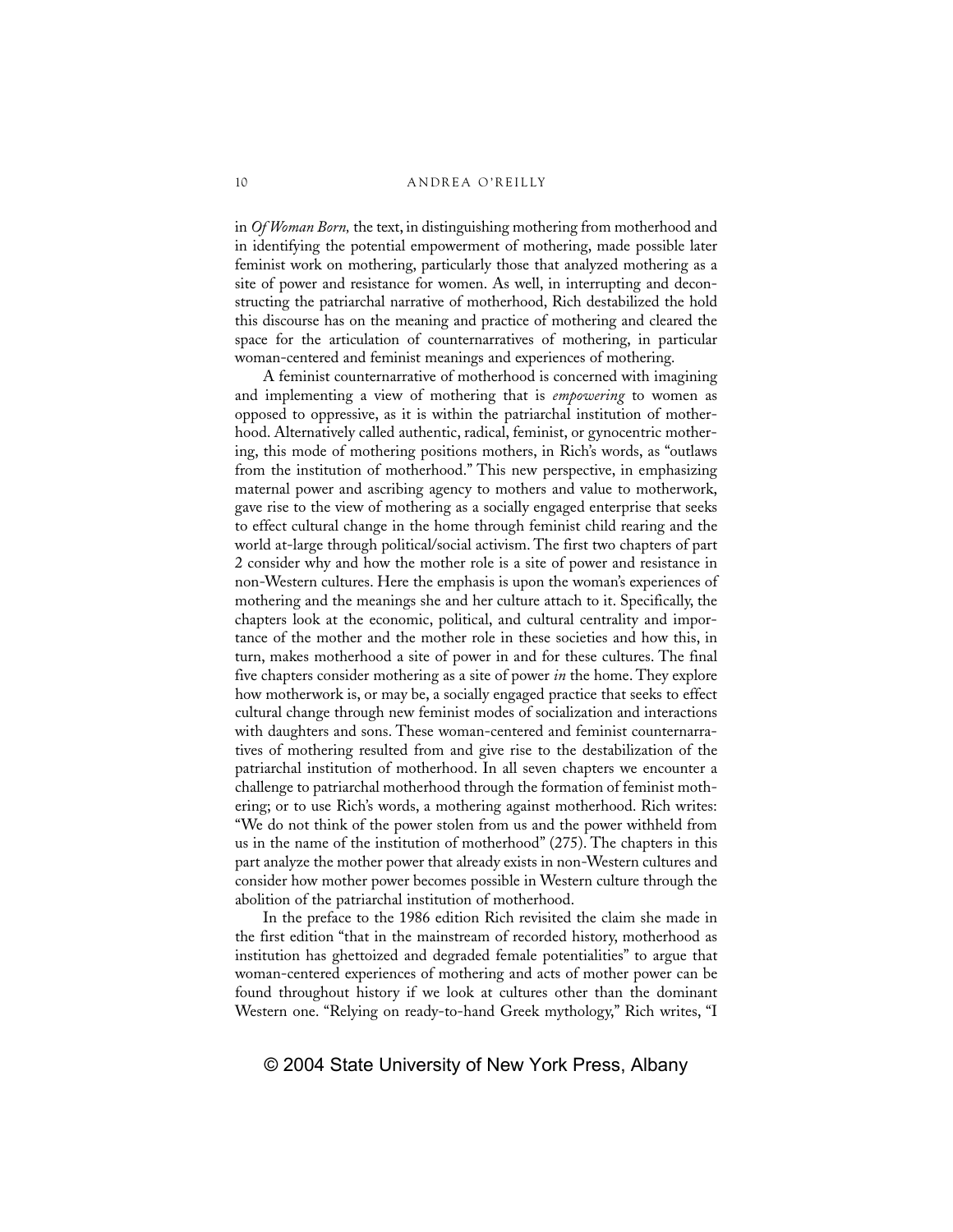was lead to generalize that 'the cathexis between mother and daughter' was endangered always and everywhere. A consideration of American Indian, African and Afro-American myth and philosophy might have suggested other patterns" (xxv). In the 1986 preface she corrects the cultural blindspot of the 1976 edition to consider, albeit briefly, hitherto marginalized and neglected traditions of mothering, in particular that of African American mothering, wherein mothering is a site of power.

Rich identified, and later research shows, that two interrelated themes distinguish the African American tradition of motherhood from the Western patriarchal institution of motherhood and define it as a counternarrative wherein mothering is a site of power for black women. First, mothers and motherhood are valued by, and central to, African American culture, and secondly, black culture recognizes that mothers and mothering are what make possible the physical and psychological well-being and empowerment of African American people and the larger African American culture. The focus of black motherhood, in both practice and thought, is how to preserve, protect, and more generally empower black children so that they may resist racist practices that seek to harm them and grow into adulthood whole and complete. To fulfill the task of empowering children, mothers must hold power in African American culture and mothering likewise must be valued and supported. There are three traditions in African American culture that are distinct from the Eurocentric or Western view of motherhood analyzed by Rich and which serve to empower black mothers and make black motherhood a site of power; they are: "Other-Mothering/Community Mothering," "Motherhood as Social Activism," and "Nurturance as Resistance."<sup>1</sup>

Stanlie James defines othermothering as "acceptance of responsibility for a child not one's own, in an arrangement that may or may not be formal" (45) while community mothers, as Njoki Nathani Wane explains, "take care of the community. These women are typically past their childbearing years" (112). "The role of community mothers," as Arlene Edwards notes, "often evolved from that of being othermothers" (88). Both othermothering and community mothering are strategies of survival in that they ensure that all children, regardless of whether the biological mother was present or available, would receive the mothering that delivers psychological and physical well-being and makes empowerment possible. "Biological mothers," as Patricia Hill Collins notes, "are expected to care for their children. But African and African-American communities have also recognized that vesting one person with full responsibility for mothering a child may not be wise or possible. As a result, 'othermothers,' women who assist bloodmothers by sharing mothering responsibilities, traditionally have been central to the institution of Black motherhood" (1993, 47). Community mothering and othermothering emerged in response to black mothers' needs and serves to empower black women and enrich their lives.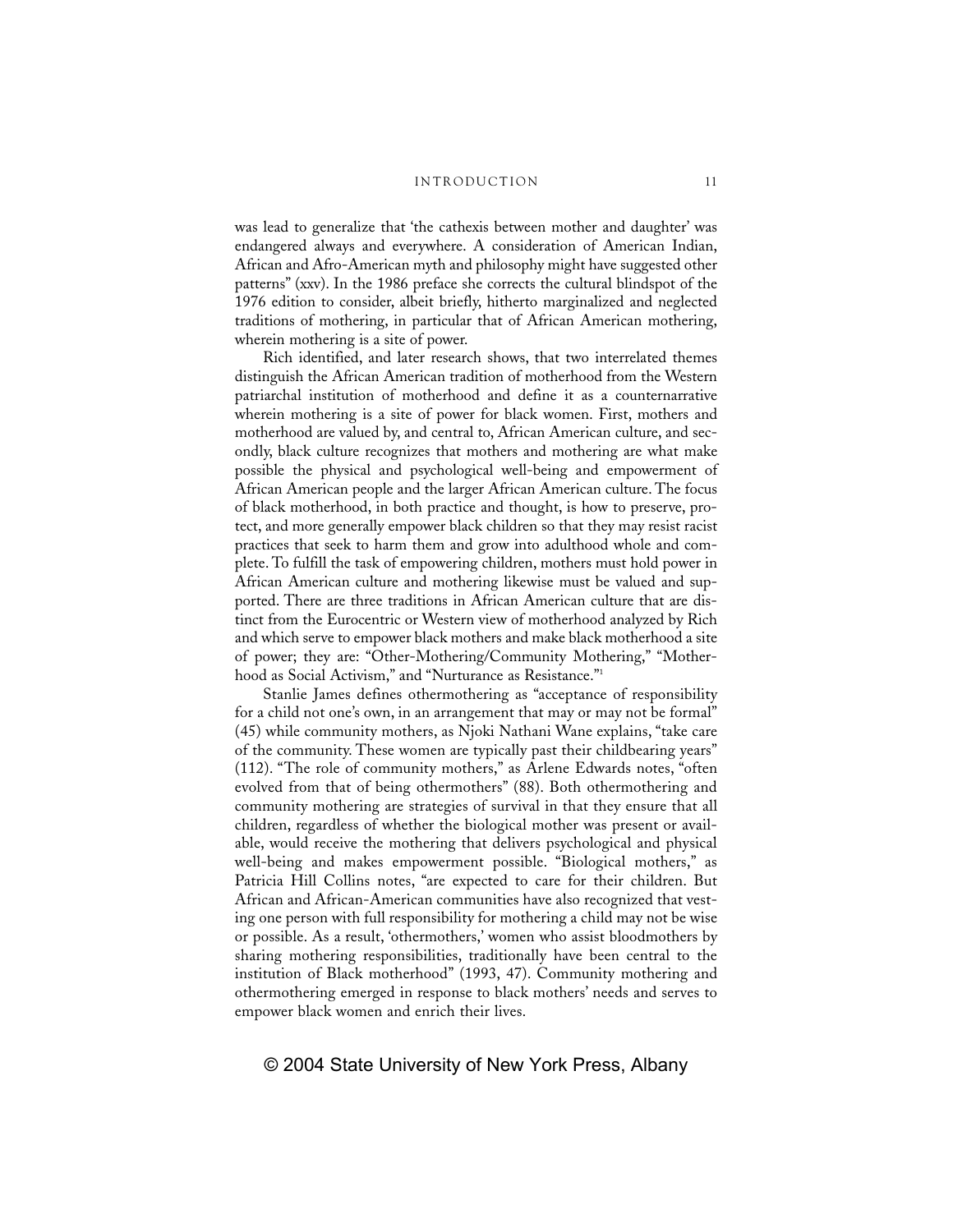Black women's role of community mothers, as Patricia Hill Collins explains, redefines motherhood as social activism and hence a site of power: "Black women's feelings of responsibility for nurturing the children in their extended family networks have stimulated a more generalized ethic of care where Black women feel accountable to all the Black community's children" (1993, 49). This construction of mothering as social activism empowers black women because motherhood operates, in Collins's words, as "a symbol of power." "More than a personal act," write Bernard and Bernard, "Black motherhood is very political. Black mothers and grandmothers are considered the 'guardians of the generations.'" (47). Black motherhood, as Jenkins concluded, "is a site where [black women] can develop a belief in their own empowerment. Black women can see motherhood as providing a base for self-actualization, for acquiring status in the Black community and as a catalyst for social activism" (206).

A third way that African American mothering differs from the dominant mode and defines motherhood as a site of power for black women is the way nurturance of children is understood to be an act of resistance. In African American culture, as theorist bell hooks has observed, the black family, or what she terms homeplace, is a site of resistance. She explains:

Historically, African-American people believed that the construction of a homeplace, however fragile and tenuous (the slave hut, the wooden shack), had a radical political dimension. Despite the brutal reality of racial apartheid, of domination, one's homeplace was one site where one could freely confront the issue of humanization, where one could resist. Black women resisted by making homes where all black people could strive to be subjects, not objects, where one could be affirmed in our minds and hearts despite poverty, hardship, and deprivation, where we could restore to ourselves the dignity denied to us on the outside in the public world. (42)

In a racist culture that deems black children inferior, unworthy, and unlovable, maternal love of black children is an act of resistance; in loving her children, the mother instills in them a loved sense of self and high self-esteem, enabling them to defy and subvert racist discourses that naturalize racial inferiority and commodify blacks as other and object. Racial ethnic women's motherwork is concerned with, as Collins explains, "foster[ing] a meaningful racial identity in children within a society that denigrates people of color" (1994, 57). This perspective of nurturance as resistance along with the African American traditions of othermothering and mothering as social activism, position mothering as an identity and role of power and empowerment. Specifically they challenge the two defining tenets of patriarchal motherhood discussed earlier and that make motherhood deeply oppressive to women, namely that the biological mother is the one who should raise the children and that intensive mothering is the manner in which children should be raised.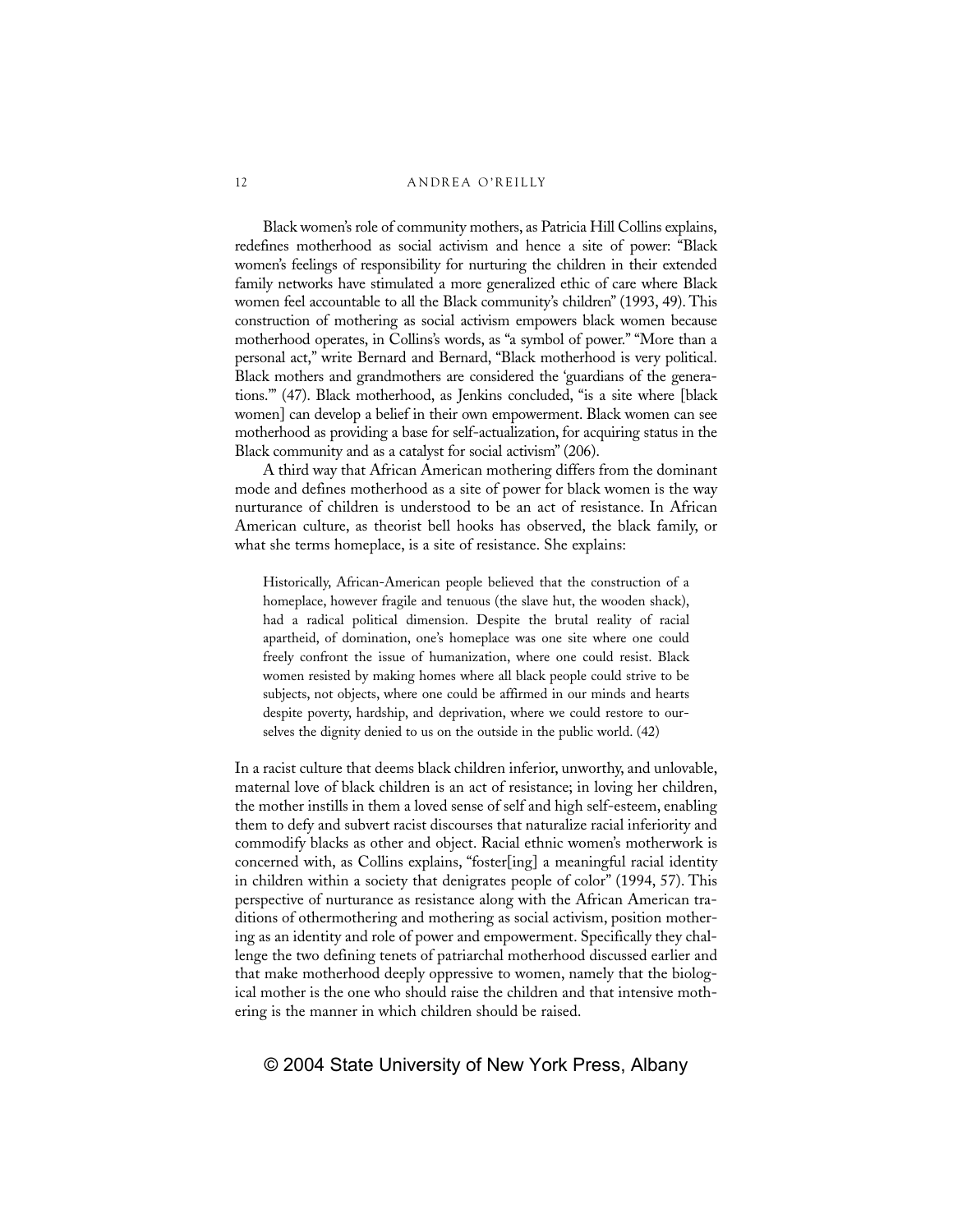The first two chapters in part 2 examine these themes in cross-cultural, matrilineal communities and in Native American culture. While their subjects are not African American, they share themes similar to those described previously as marginalized cultures; likewise they position maternity as a site of agency and authority for women, or more specifically a site of resistance from which mothers may challenge racial oppression. As well, the final five chapters investigate how the power exemplified in African and African American mothering may be obtained in the dominant Eurocentric culture of North America. As Doreen Fumia observed: "In order to begin to think about alternative family structures, or households headed by the mother-lesbians, it is necessary to find an entry point into motherhood outside the North American ideal of womanhood" (91).

Maria-Barbara Watson-Franke in "'We Have a Mama but No Papa': Motherhood in Women Centered Societies" builds upon Rich's discussion of matrilineal and gynocentric cultures in prepatriarchal history to examine contemporary matrilineal, woman-centered cultures around the world. She explores the various ways mothers secure power and prestige in these cultures through their roles as "builders of generations" and as economic providers. Watson-Franke also considers the family arrangements in these cultures to argue that "motherhood in matrilineal systems is not as strongly defined by heterosexuality, if at all, as it is in the sexual family [of the Western tradition]." She concludes her chapter by considering how the matrilineal model "can provide an alternative to the heterosexual family" and allow us to envision in Rich's words "a wholly different way for women to exist in the world" (1986, 85).

Building upon Rich's observation that history is one of the most problematic areas with which women have had to deal, Dannabang Kuwabong in the second chapter of part 2 argues that, for Native women, this problem is exacerbated by cultural dislocation and disarticulation, which originate from the history of European colonization of the Americas. Kuwabong reads Monique Mojica's play *Princess Pocahontas and the Blue Spots* as a drama of Native women's self-representation within the rubrics of the mother figure in prepatriarchal societies, as theorized by anthropologists such as Erich Neuman, Karen Sacks, and Robert Briffault, among others, and reviewed by Rich in chapter 4 on "The Primacy of the Mother." Kuwabong explores how Mojica's play successfully blends gynocentric motherhood discourse and Native American cosmogony to create a rhetoric of recovery for Native American women through the historical foremother Pocahontas. In *Princess,* Mojica reestablishes Pocahontas and other key Native American historical women as mothers worth venerating. Her re-visionary writing, Kuwabong concludes, "provides a framework for the development of an ongoing discourse of recovery of Native American matrilineage. The play legitimates the centrality of the Native American mother/woman in the project of recuperation of Native American personhoods and traditions."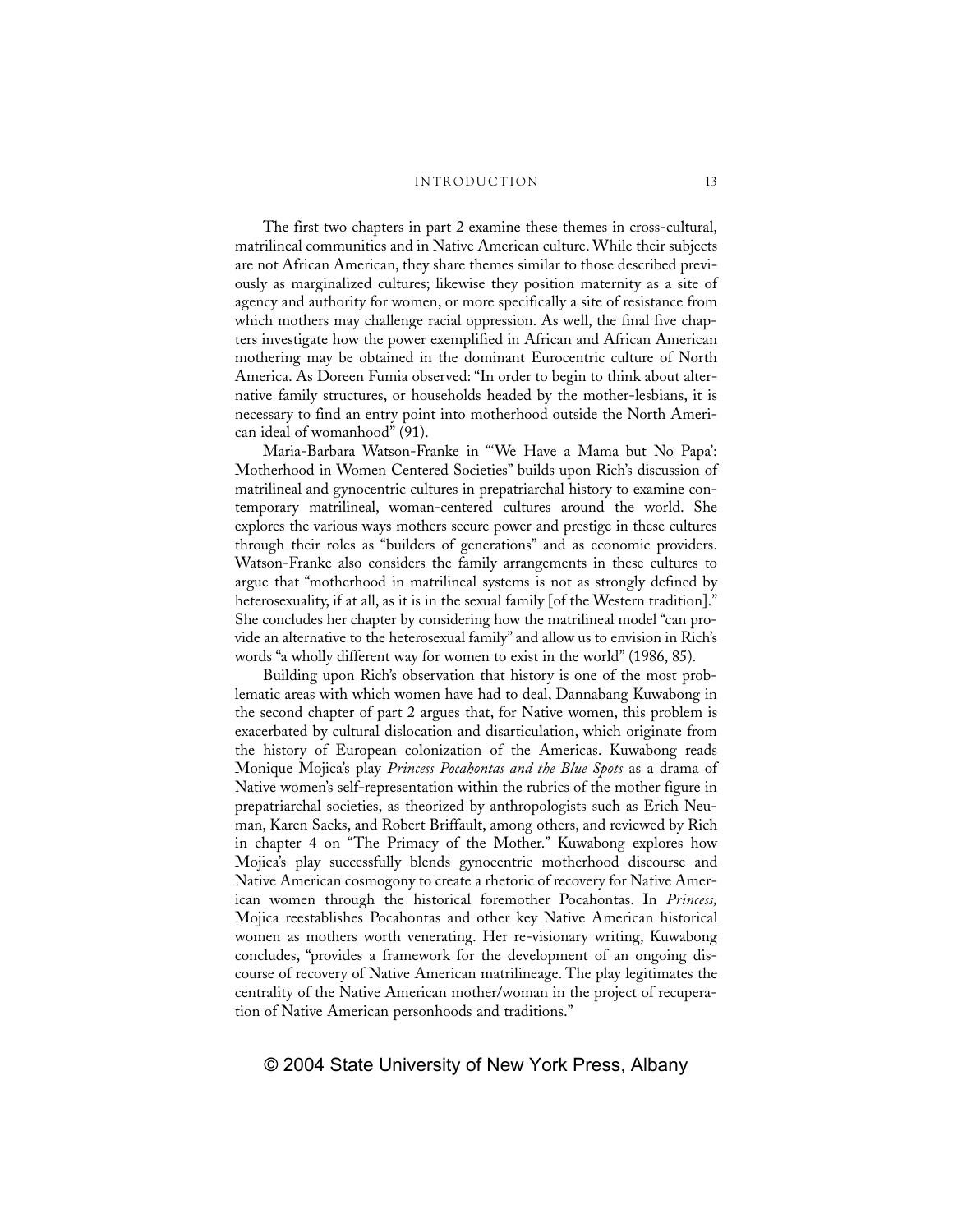The third chapter of this part, "Of Woman (but Not Man or the Nuclear Family) Born: Motherhood Outside Institutionalized Heterosexuality," considers the extent to which Rich's analysis, now commonplace in academic circles, entered the realm of popular or material culture in the United States. Examining popular books as diverse as Arlene Eisenberg et al.'s *What to Expect When You're Expecting,* Rachel Pepper's *The Ultimate Guide to Pregnancy for Lesbians,* Ariel Gore's *The Hip Mama's Survival Guide,* Anne Lamott's *Operating Instructions: A Journal of My Son's First Year,* and Cherrie Moraga's *Waiting in the Wings: Portrait of a Queer Motherhood,* Kate McCullough examines the degree to which Rich's feminist critique has translated into popular culture and considers whether we see in texts by "marginalized" mothers such as Gore, Pepper, Moraga, and Lamott a challenge to the patriarchal institution of motherhood. McCullough explores how these four authors denaturalize the nuclear family and celebrate non-normative versions of motherhood; as well they interrogate the relationship of motherhood to patriarchy. McCullough finds that while these books continue and amplify Rich's challenge to the patriarchal institution of motherhood, Rich's critique has not yet had, in McCullough words, "a socially significant impact." While the conditions of class-privileged, privatized maternal isolation faced by Rich have in some degree shifted due to labor demands of global economy, working-class women continue to be demonized for both their poverty and their employment and middle-class women are now required to be successful as both professionals and mothers under the new "supermom" model. "The structures of motherhood, the nation-state, and even contemporary icons (like the soccer mom)," McCullough concludes, "work jointly to reinforce a narrative of motherhood that remains deeply destructive for women."

In chapter 7 Fiona Joy Green argues that still missing from scholarship on motherhood is an examination of Rich's monumental contention that motherhood can successfully be a site of empowerment and potential political activism. Green's chapter, developed from interviews with self-identified feminist mothers, considers how mothers successfully negotiate the tension between the "institution" and the "experience" of motherhood. This study shows, Green contends, that mothers can, and do, find opportunities within motherhood to explore and cultivate their own agency and to develop their relationships with children and others to foster social change. Some openly resist the pressures to live by the patriarchal script of "good" motherhood, while others consciously use their socially sanctified role of motherhood in a subversive way to raise their children to be critically conscious of, and challenge, various forms of oppression. "Regardless of the strategies invented and utilized by these feminist mothers," Green concludes, "they successfully challenge and bring about social change as Rich suggested a quarter century ago."

In the following chapter, Voth Harman explores how the Demeter/Persephone myth utilized and celebrated by Rich functions in contemporary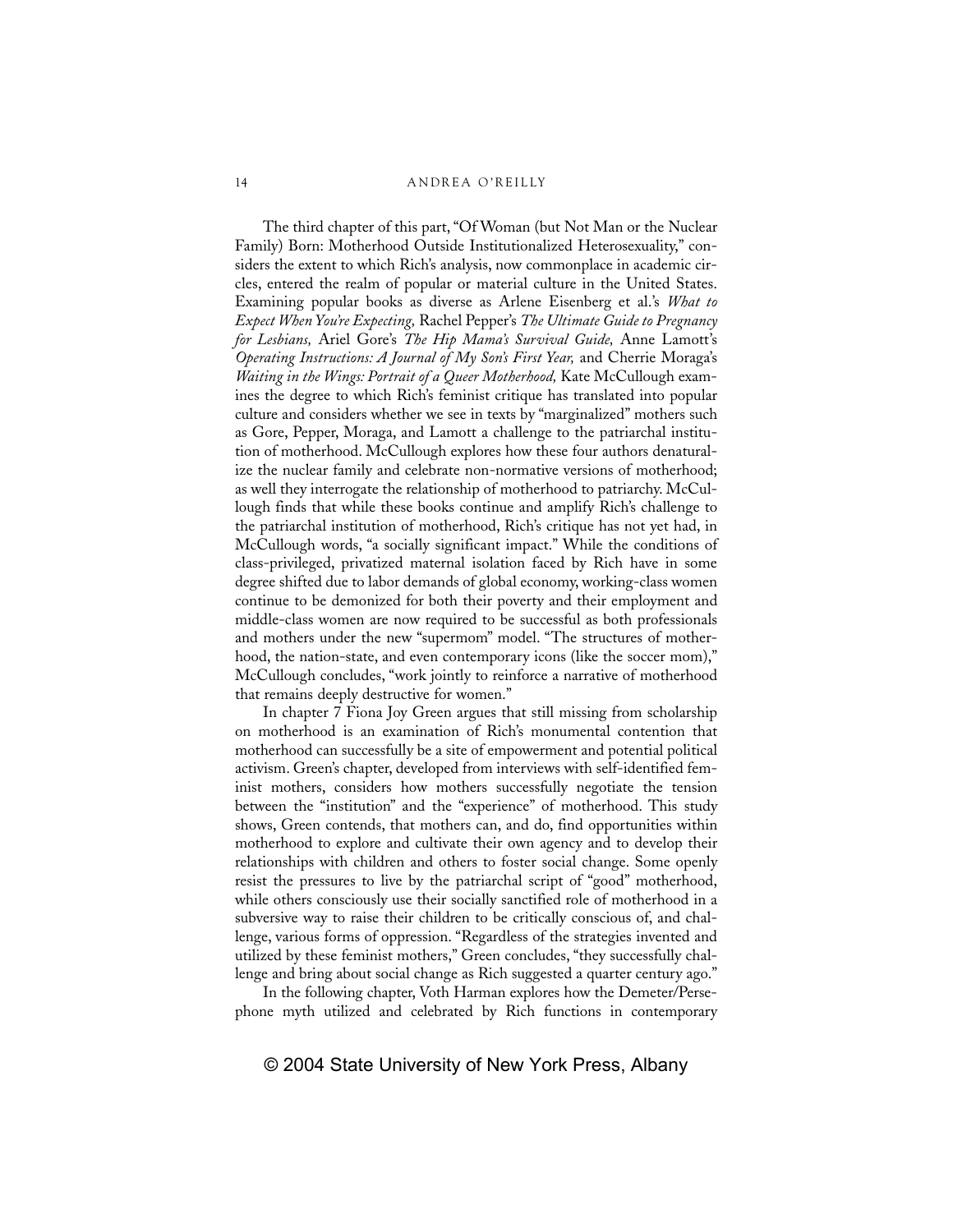women's fiction. Reading authors as diverse as Jenny Joseph, Rita Dove, Maggie Gee, and Barbara Kingsolver, she explores how mother-daughter separation serves to empower both mother and daughter. These texts, Voth Harman emphasizes, search for a vision of maternity in which the mother is not solely responsible for the daughter. In these contemporary renditions of the myth, temporary loss of the daughter actually strengthens the mother. And for the daughter in the text and the reader of the text there is, Voth Harman contends, "a growing awareness that the mother cannot serve as Ground of Being." In this, the stories describe a mother-daughter separation that does not sever that "first love" of the mother-daughter bond as required under patriarchy, rather separation in these female authored and centered texts seek to promote the autonomy of mother and daughter alike while still preserving the connection between the two.

Chapter 9, written by myself, focuses upon the formulation of a femaledefined and centered experience of mothering and the development of a feminist practice of gender socialization. While the two aims seem similar, the first is concerned with mothering in terms of the mother herself—her experiences of mothering, the meanings she attaches to it—while the second theme focuses upon the mother's relationship with her children and in particular the manner in which she raises them. It has been long recognized that Rich was one of the first feminist writers to call for nonsexist child rearing and women-centered practices of mothering. What has been less acknowledged, and what will be the focus of this chapter, is how the two, in Rich's view, are intrinsically linked in so far as the goal of nonsexist child rearing depends upon the abolition of patriarchal motherhood and the achievement of feminist mothering. Rich argues that nonsexist child rearing—a challenge to traditional practices of gender socialization for both daughters and sons—depends upon motherhood itself being changed; it must become, to use Rich's terminology, mothering. In other words, only in mothering becoming a site, role, and identity of power for women is feminist child rearing made possible.

Chapter 10 develops in response to Rich's observation that: "Motherhood is one part of the female process; it is not an identity for all time. The process of 'letting go'—though we are charged with blame if we do not—is an act of revolt against the grain of patriarchal culture." Margaret Gullette argues that, while feminists have developed many other ideas of this landmark book, they have not developed the concepts that underlie these sentences; they have not theorized postmaternity. Gullette's chapter develops the term postmaternal to counter "empty nester." The first section of the chapter considers some of the worst of these cultural images of the empty nester and their effects. In the second, she develops new concepts and more positive views of postmaternity, based on the questionnaire she developed with adult students to encourage postmaternal women to discuss their experiences of mothering adult children.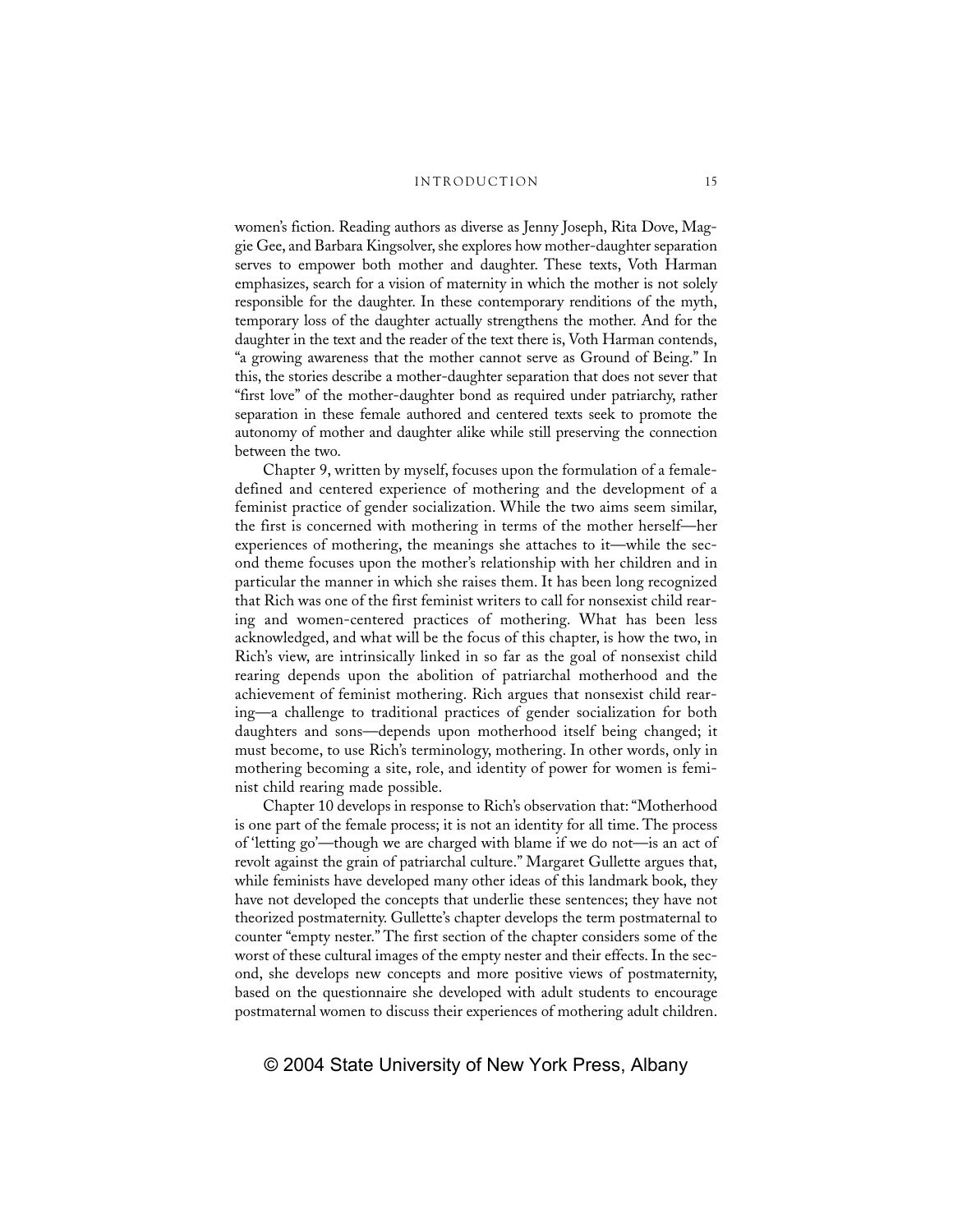In conclusion, she considers possible reasons for the feminist avoidance of the postmaternal figure to argue that an affirmation of postmaternity is a crucial and essential dimension of the feminist challenge to patriarchal motherhood.

#### NARRATING MATERNITY: WRITING AS A MOTHER

The well-known science fiction writer, Ursula K. Le Guin once commented:

There is less censure now, and more support, for a woman who wants both to bring up a family and work as an artist. But it's a small degree of improvement. The difficulty of trying to be responsible, hour after hour, day after day, for maybe twenty *years,* for the well-being of children and the excellence of books, is immense: it involves an endless expense of energy and impossible weighing of competing priorities. And we don't know much about the process, because writers who are mothers haven't talked much about their motherhood—for fear of boasting? For fear of being trapped in the Mom trap, discounted? Nor have they talked much about their writing as in any way connected with their parenting, since the heroic myth demands that the two jobs be considered utterly opposed and mutually destructive. (174)

"The idea of maternal writing," Emily Jeremiah notes in her recent article "Troublesome Practices: Mothering, Literature and Ethics," "undermines one of the oppositions upon which motherhood in Western culture has traditionally rested, namely that between maternity and creativity, or 'the binary system that conceives woman and writer, motherhood and authorhood, babies and books, as mutually exclusive' (Freidman 1987, 65–66)" (7). In so doing, Jeremiah continues, maternal writing "upsets other [. . .] oppositions, such as public/private and mind/body [; . . . as well it] entails a publicizing of maternal experience, [. . .] subverts the traditional notion of the mother as an instinctual, purely corporeal being [and] challenge[s] dominant ideals of individuality and autonomy" (7). Maternal writing therefore, as it interrupts and deconstructs the normative script of maternity as private and silent, also disturbs and counters the received narrative of creativity, specifically the liberal humanist view of subjectivity and authorship. Jeremiah contends that, contrary to the liberal humanist view of creativity, writing, much like mothering, is based on relationality, reciprocity, and mutuality: "Reading and writing involve an imaginative engagement with others, a process which might strategically be linked to the idea of maternal thinking  $[:,...]$  that is they constitute activities which produce and encourage a relational mode of subjectivity which might [. . .] help challenge and overcome Western capitalist models of individualism" (12–13). Jeremiah insists that this idea of relationality may be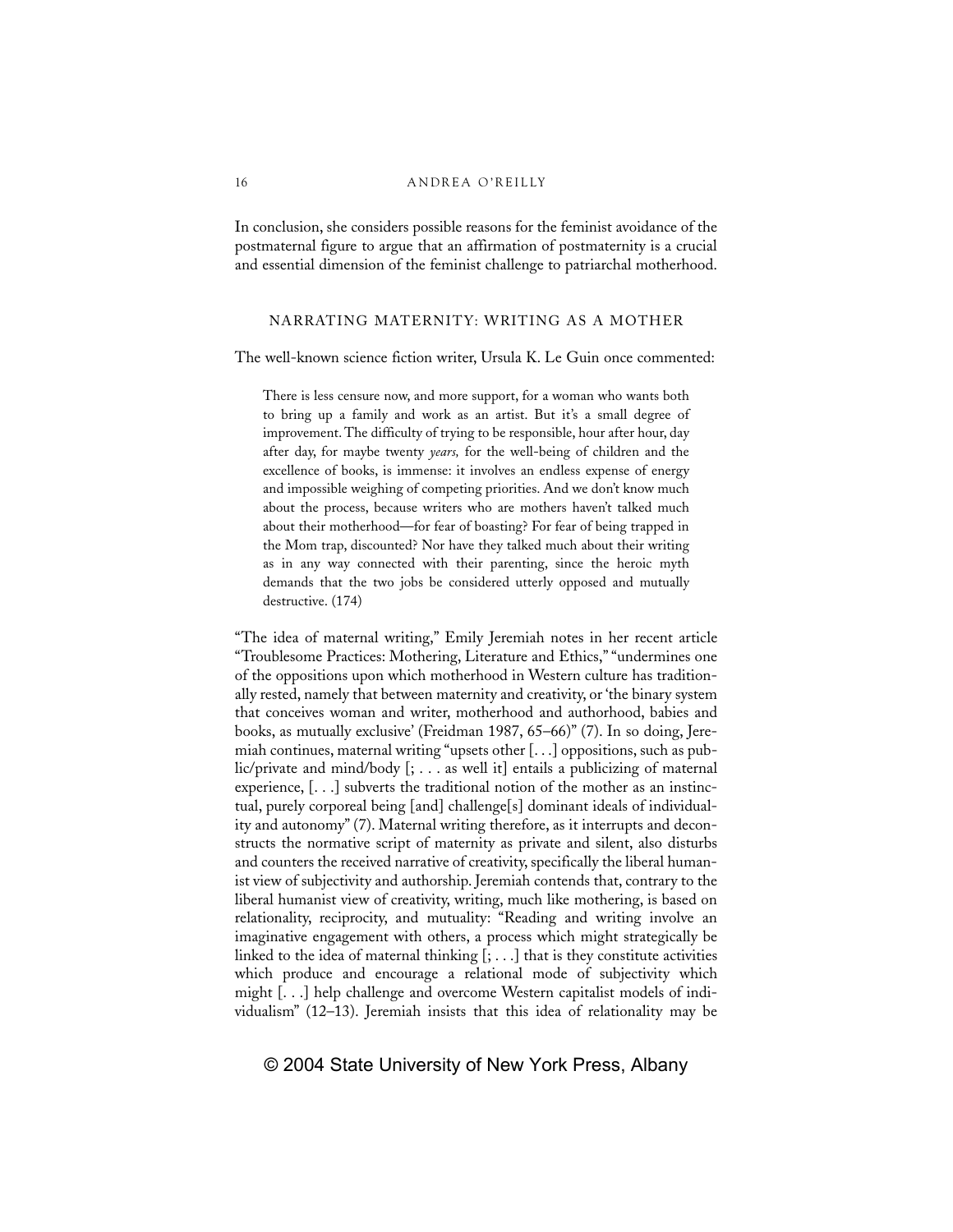understood as subversive: "To posit reciprocity as an ideal is to challenge the notion of the rational autonomous subject dominant in modern capitalist societies—a fiction which fosters the marginalization of those who do make the grade, the denial to these 'failures' any kind of state support, and the continuing fragmentation of community" (12). "The advantage of motherhood for a woman artist," Alicia Ostriker writes:

is that it puts her in immediate and inescapable contact with the courses of life, death, beauty, growth, corruption. If the woman artist has been trained to believe that the activities of motherhood are trivial, tangential to the main issues of life, irrelevant to the great themes of literature, she should untrain herself. The training is misogynist, it protects and perpetuates systems of thought and feeling which prefer violence and death to love and birth, and it is a lie. (as quoted in Le Guin, 176)

Mothering, therefore, as Jeremiah concludes, may be understood as not only "compatible" with art but more significantly as *conducive* to it; and this perspective, in turn, constitutes a "strategy of subversion," an undoing of the hegemonic constructions of both mothering and writing (10–11).

However, as Jeremiah asserts that mothering is advantageous to writing, mother writers have been marginalized and silenced. "Until recently," as Tillie Olsen has observed, "almost all distinguished literary achievement has come from childless women" (50). "The reasons for the widespread absence of creative achievement on the part of mothers," Jeremiah argues, "are in part practical and financial" (3). Indeed, as early as 1929 Virginia Woolf wrote in *A Room of One's Own,* "a woman must have money and a room of her own if she is to write fiction" (6). Likewise, writing has traditionally been viewed as an exclusive, if not biologically determined, male activity and achievement in so far as artistic creativity has been equated with paternity, and the pen regarded as a metaphorical penis. "In patriarchal Western culture," as Gilbert and Gubar note, "the text's author is a father, a progenitor, a procreator and aesthetic patriarch whose pen is an instrument of generative power like his penis" (6).

Motherhood in a Western context, as Rich and numerous feminist theorists on motherhood have pointed out, is organized as a patriarchal institution that is deeply oppressive to women. "The predominant image of the mother in white Western society," as Donna Bassin, Margaret Honey, and Meryle Mahrer Kaplan write, "[assumes mothers are] ever-bountiful, ever-giving, self-sacrificing . . . not destroyed or overwhelmed by the demands of [their] child[ren]" (2-3). When white middle-class mothers write about motherhood, as Elizabeth Johnson explains, "they write about their own struggles for identity in the institution of motherhood" (33). Adrienne Rich wrote, in "When We Dead Awaken: Writing as Re-Vision":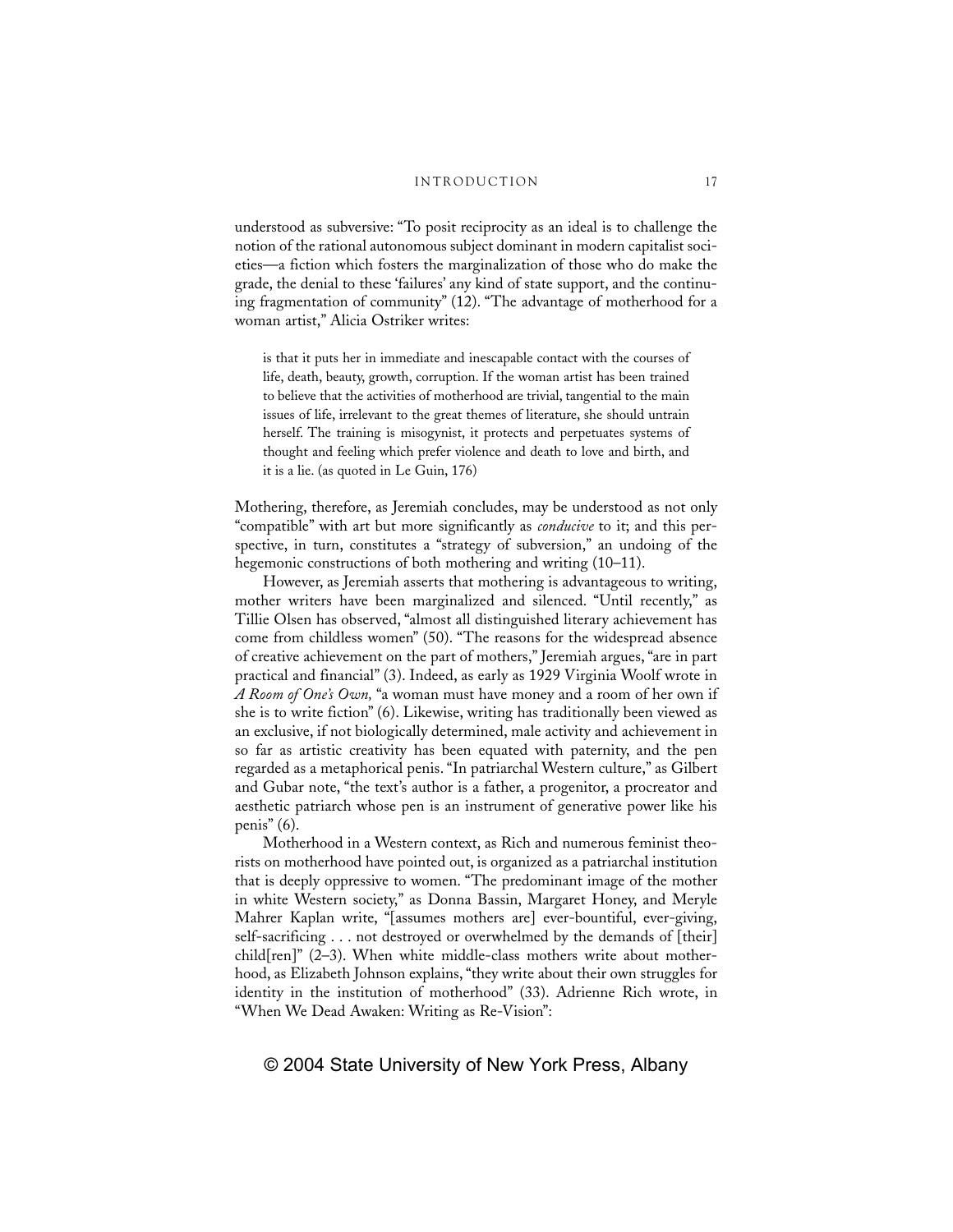[T]o be maternally with small children all day ...requires a holding back, a putting-aside of that imaginative activity, and demands instead a kind of conservatism. . . . [T]o be a female human being trying to fulfill traditional female functions in a traditional way is in direct conflict with the subversive function of the imagination. (43)

And in *Of Woman Born* Rich wrote: "Once in a while someone used to ask me, 'Don't you ever write poems about your children?' The male poets of my generation did write poems about their children—especially their daughters. For me, poetry was where I lived as no-one's mother, where I existed as myself" (1986, 31). Women in the dominant Anglo-American culture often experience the demands of work, in this instance writing or art more generally, in conflict with those of mothering because of the way this culture defines and positions the public sphere of work in opposition to the private/reproductive sphere of the home/family. Women, according to this maternal ideology, are categorized and regulated by what has been termed the "either-or dichotomy": women must choose between work and motherhood. "The price for the middle-class mother who would be an artist," Gerber argues in *Portrait of the Mother-Artist,* "is high—she must forsake either her child or her creative work" (12–13). Thus while mothering may be conducive to writing as Jeremiah speculates, sexist ideologies and practices have kept mothers *from* writing.

Jeremiah's argument on the paradoxical standpoint on mothering and writing serves as a useful introduction to the theme "Writing as a Mother" explored by Rich and examined in this section. Chapters in part 3 consider how mothering, particularly in the relationality of maternal subjectivity, may foster or inspire creative expression; likewise they explore how the work of mothering may simultaneously frustrate or inhibit the expression of this creativity.

Responding to Rich's observation, "For me, poetry was where I lived as no-one's mother, where I existed as myself" (31), D'Arcy Randall considers how *Of Woman Born* may be read as a meditation on the writing and reading of maternal literature. "Whatever Rich's reasons may have been for avoiding the maternal in her poetry," Randall writes, "*Of Woman Born* contributes substantially to the field if we read it as literary criticism." The book functions as literary criticism that elucidates not poems themselves but the cultural and social expectations that Western readers commonly bring to them. Identifying the various societal and psychological factors that keep mothers from writing and keep readers from seeing mothers as writers and writers as mothers, Rich, Randall argues, makes maternal writing imaginable. Elsewhere, as Randall notes, Rich commented that "[t]he critic's task is not to try to deflate, shrink, and contain poetry, but rather, as John Haines has written, to provide 'a space in which creation can take place, a clearing in the imagination.'" Randall's chapter explores how the creation and appre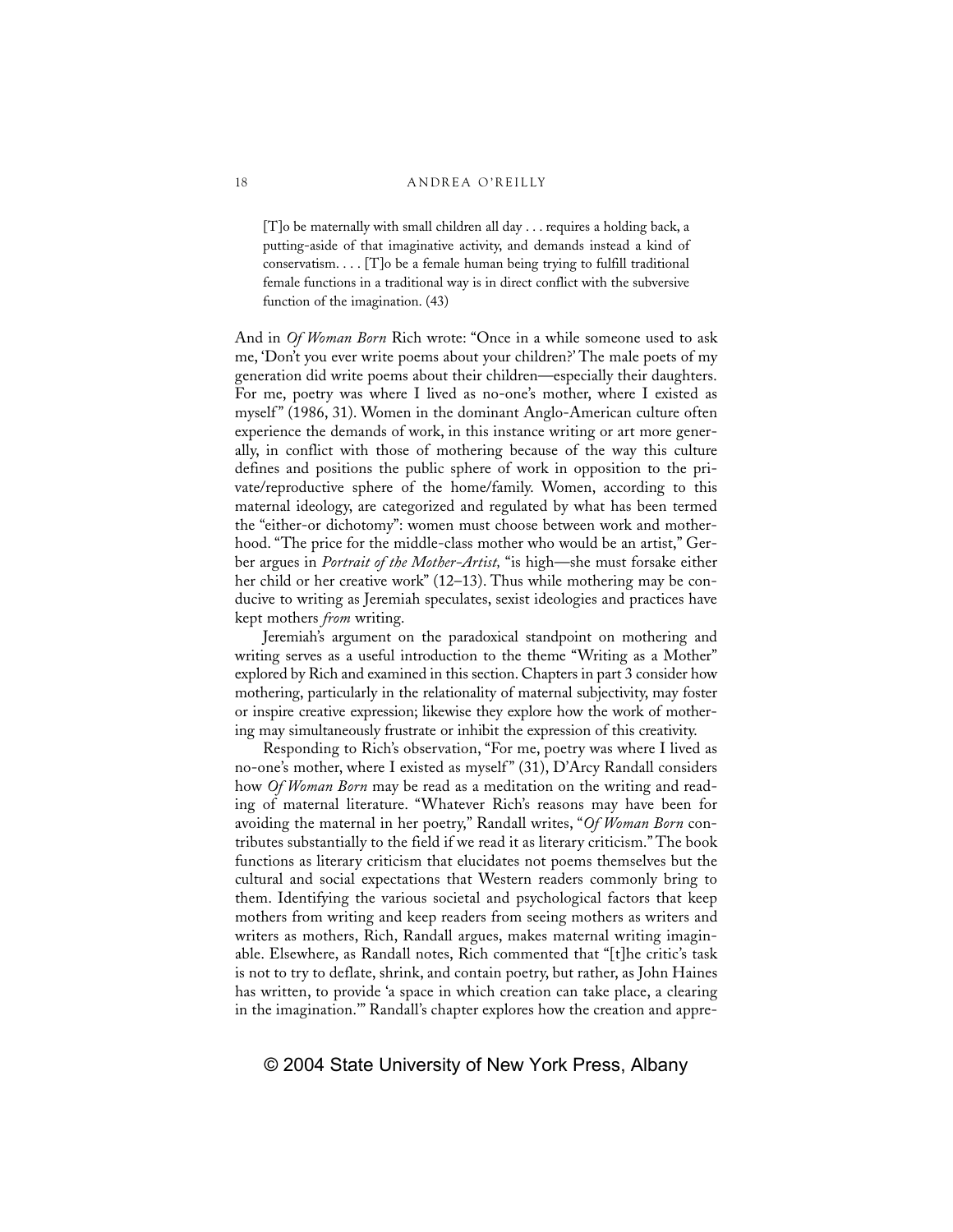ciation of maternal writing is made possible through the clearing of the imagination that *Of Woman Born* provides.

Jeannette E. Riley's chapter, "'A Sense of Drift': Adrienne Rich's Emergence from Mother to Poet" addresses Rich's conflicting emotions caused by her motherhood and writing in order to explain the emergence of poems that appear in *Snapshots of a Daughter-in Law*. The conflict between Rich's role as mother and wife versus her desire to write described in *Of Woman Born* is analyzed in this chapter. Riley explores how these conflicting emotions resulted in Rich being unable to write for eight years until the publication of *Snapshots*. Riley argues that Rich's efforts to understand what was happening to her and to find "clues" that would illuminate her position and identity—all explored in *Of Woman Born*—led Rich finally after years of "reading in fierce snatches, scribbling in notebooks, writing poetry in fragments" to an emotional and literary breakthrough in *Snapshots.* That eight year period, Riley concludes, created a new vision in Rich's work as she approached subject matter previously avoided, resulting in a collection with new material that handles, albeit cautiously, experiences of "real" life as a wife-mother.

Ann Keniston's chapter begins with the author's reflections on the significance of *Of Woman Born* in her own life as a mother-scholar. She writes: "I first read Rich's *Of Woman Born* as a beginning doctoral student on the verge of dropping out of graduate school because I could not find a way to make my own experiences relevant to my scholarly work." Her essay, in homage to what she considers to be the central elements of Rich's work, begins with the author's often conflicted experiences as woman-scholar-poet-mother. In integrating academic with personal discourse, Keniston honors Rich's mix of memoir and social critique while illustrating the paradoxes in this fusion. Keniston foregrounds these difficulties in Rich's work, arguing that its personal narrative ultimately resists being joined with its historical/political account. The chapter examines in detail Rich's adoption of inconsistent and mutually exclusive "I"s while arguing that Rich's split narrative mimics a split within feminist theory of the past ten years. Keniston concludes by looking at several recent feminists who have adopted Rich's method of inquiry while refining and re-visioning it.

#### CONCLUSION

I wrote most of this introduction in the week before Christmas when the end of the teaching term freed up a block of time for intensive writing. However, the week of tranquility I imagined and longed for in order to reflect upon and compose this introduction never quite materialized. Instead, my thirteen-yearold daughter was home for the week ill with a cold. My computer broke, which required me to write the introduction on an old laptop and, with no access to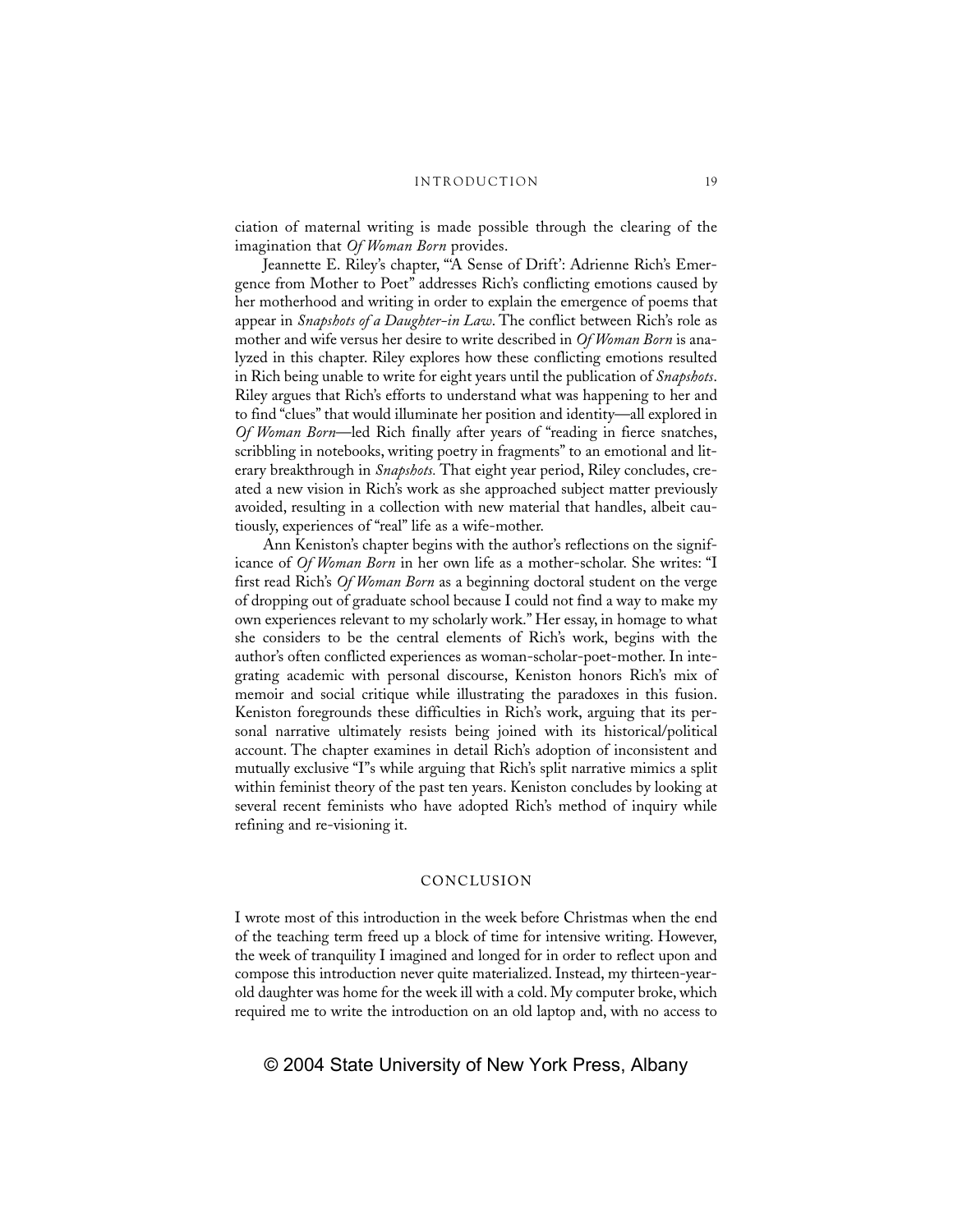email, I had to conduct my university administrative duties the old-fashioned and, I may add, more time-consuming way over the telephone. Our lizard's heating light burnt out, which necessitated a drive to the city for a replacement. Our home experienced a major electrical "brown out," which caused our meter box to catch on fire, more or less implode, and cut off our electricity. For two days we had an electrician and various Hydro technicians in and out of our home and went without electricity—that is, heat and light on one of the coldest days this year—for close to ten hours. During that time, when the power was suddenly turned off for the repair, I lost over a page of writing on the laptop. Furthermore, the other children had to be driven to school, the boyfriend's house, and driving lessons; and Christmas shopping of course had to be done. In the midst of this domestic chaos I thought and wrote about motherhood, about how Adrienne Rich has influenced, indeed inspired, the work I and others do as mothers and as scholars. Concluding this introduction and reflecting upon my week of writing and mothering in the context of Rich's *Of Woman Born,* I am drawn to the words that end the final chapter. Rich writes:

What is astonishing, what can give us enormous hope and belief in a future in which the lives of women and children shall be mended and rewoven by women's hands, is that we have managed to salvage, of ourselves, for our children, even within the destructiveness of the institution: the tenderness, the passion, the trust in our instincts, the evocation of a courage we did not know we owned, the detailed apprehension of another human existence, the full realization of the cost and precariousness of life. (280)

I want to suggest, as I conclude this introduction, that *Of Woman Born* and the feminist writing on motherhood it inspired, has enlightened and empowered countless mothers to survive, resist, dismantle, and abolish the institution of patriarchal motherhood in their own lives and in the lives of others. While the patriarchal institution of motherhood can never be destroyed as Rich wished and believed, it is being ambushed on all sides by mothers who have imagined and put into place feminist mothering, informed and inspired by Rich and other feminist maternal scholars' radical vision of an empowering and empowered maternity. They are purposely and courageously mothering against motherhood. In so doing, to cite Rich again, these feminist mothers have "released the creation and sustenance of life into the same realm of decision, struggle, surprise, imagination and conscious intelligence as any other difficult, but freely chosen work" (280). Looking back on this busy week, I see my days of writing and mothering as a lived example of such "difficult but freely chosen work" and understand that this was possible only from my position as an "outlaw from the institution of motherhood"; in other words, a feminist mother who demands and expects the same feminist living from her partner, her children, and the world around her.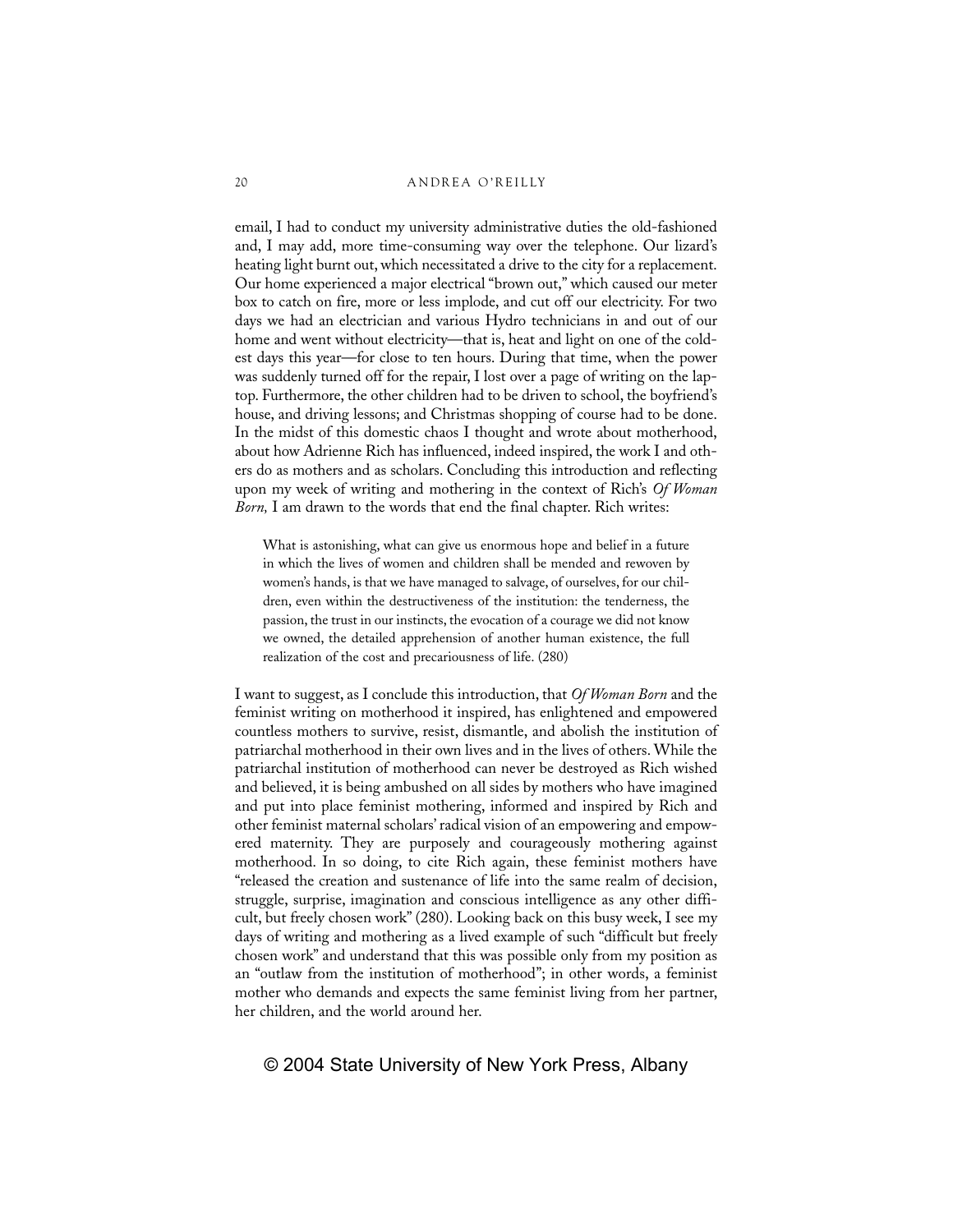#### NOTES

1. Two other themes characterize African American mothering: "Matrifocality" and "The Motherline: Mothers as Cultural Bearers." The five themes are discussed at length in my article "'I come from a long line of Uppity Irate Black Women': African-American Feminist Thought on Motherhood, the Motherline and the Mother-Daughter Relationship," in *Mothers and Daughters: Connection, Empowerment, Transformation,* Eds. Andrea O'Reilly and Sharon Abbey (New York: Rowman and Littlefield, 2000).

#### WORKS CITED

Badinter, Elizabeth. *Mother Love: Myth and Reality*. New York: MacMillan, 1980.

- Bassin, Donna, Margaret Honey, and Meryle Mahrer Kaplan, Eds. *Representations of Motherhood*. New Haven: Yale UP, 1994.
- Bernard, Wanda Thomas and Candace Bernard. "Passing the Torch: A Mother and Daughter Reflect on Their Experiences Across Generations." *Canadian Woman Studies Journal* 18.2, 3 (Summer/Fall 1998):46–50.
- Buskens, Petra. "The Impossibility of 'Natural Parenting' for Modern Mothers: On Social Structure and the Formation of Habit." *Journal of the Association for Research on Mothering* 3.1 (Spring/Summer 2001):75–86.
- Collins, Patricia Hill. "Shifting the Center: Race, Class, and Feminist Theorizing About Motherhood." *Mothering: Ideology, Experience, and Agency*. Eds. Evelyn Nakano Glenn, Grace Chang, and Linda Rennie Forcey. New York: Routledge, 1994:45–65.

——— . "The Meaning of Motherhood in Black Culture and Black Mother-Daughter Relationships." *Double Stitch: Black Women Write About Mothers and Daughters*. Eds. Patricia Bell-Scott, et al. New York: HarperPerennial, 1993:42–60.

- Dally, Ann. *Inventing Motherhood: The Consequences of an Ideal*. London: Burnett, 1982.
- Debold, Elizabeth, Marie Wilson, and Idelisse Malave. *Mother Daughter Revolution: From Good Girls to Great Women*. New York: Addison-Wesley, 1993.
- Dixon, Penelope. *Mothers and Mothering: An Annotated Feminist Bibliography*. New York: Garland, 1991.
- Edwards, Arlene. "Community Mothering: The Relationship Between Mothering and the Community Work of Black Women." *Journal of the Association for Research on Mothering* 2.2 (Fall/Winter 2000):87–100.
- Fumia, Doreen. "Marginalized Motherhood and the Mother-Lesbian Subtext." *Journal of the Association for Research on Mothering* 1.1 (Spring/Summer 1999):88–95.
- Gerber, Nancy. *Portrait of the Mother-Artist: Class and Creativity in Contemporary American Fiction*. New York: Lexington, 2003.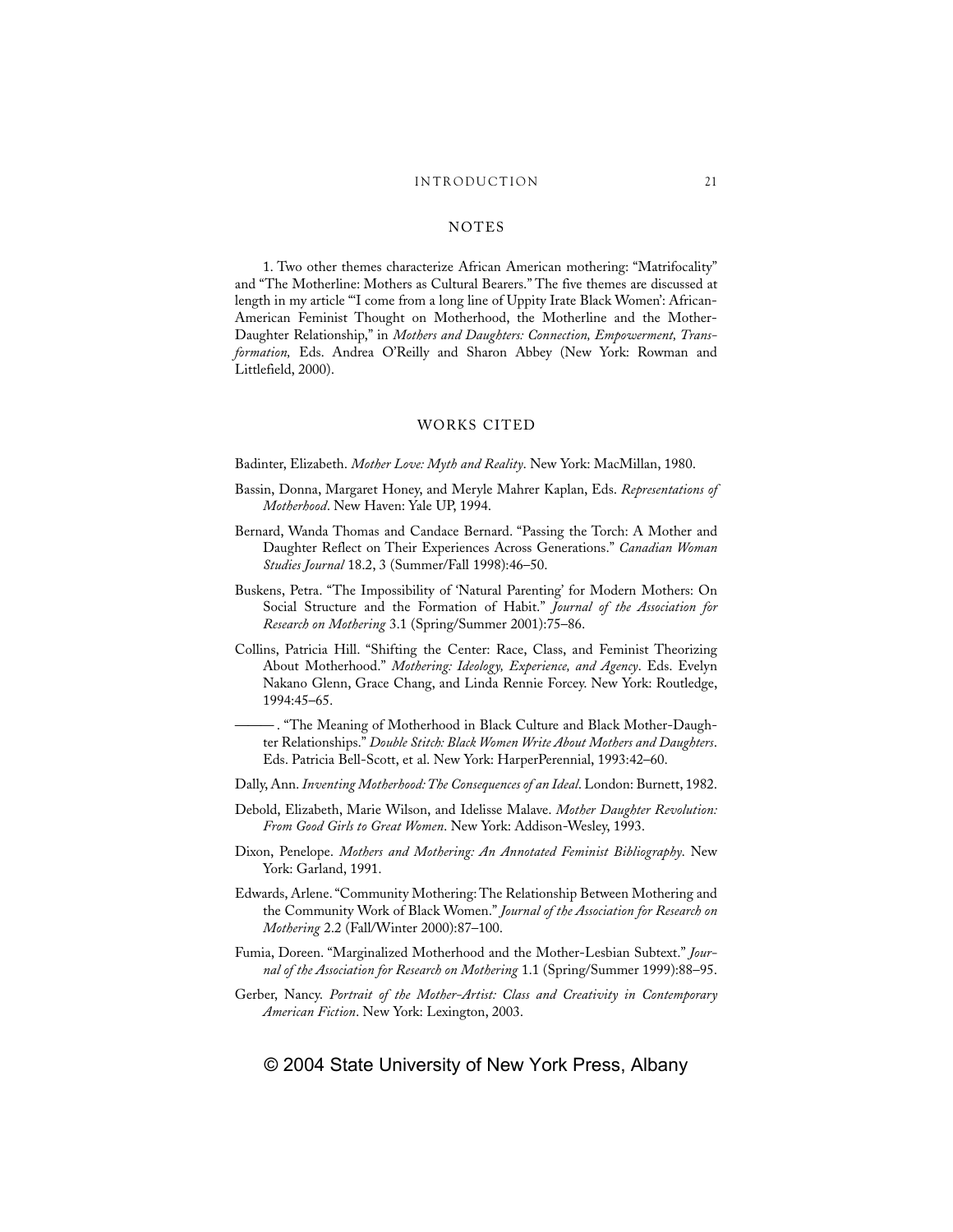- Gilbert, Sandra M. and Susan Gubar. *The Madwoman in the Attic: The Woman Writer and the Nineteenth-Century Literary Imagination*. New Haven and London: Yale UP, 1979.
- Hall, Pamela Courtenay. "Mothering Mythology in the Late Twentieth Century: Science, Gender Lore, and Celebratory Narrative." *Canadian Woman Studies Reader: An Introductory Reader*. Eds. Nuzhat Amin et al. Toronto: Inanna, 1999:337–345.
- Hayes, Sharon. *The Cultural Contradictions of Motherhood*. New Haven: Yale UP, 1996.
- hooks, bell. "Homeplace: A Site of Resistance." *Yearning: Race, Gender, and Cultural Politics*. Boston: South End, 1990:41–49.
- Huf, Linda. *A Portrait of the Artist as a Young Woman: The Writer as Heroine in American Literature*. New York: Frederick Ungar, 1983.
- James, Stanlie M. "Mothering: A Possible Black Feminist Link to Social Transformation." *Theorizing Black Feminism: The Visionary Pragmatism of Black Women*. Eds. Stanlie James and A. P. Busia. Routledge, 1999:44–54.
- Jenkins, Nina. "Black Women and the Meaning of Motherhood." *Redefining Motherhood: Changing Patterns and Identities*. Eds. Sharon Abbey and Andrea O'Reilly. Toronto: Second Story, 1998:201–213.
- Jeremiah, Emily. "Troublesome Practices: Mothering, Literature and Ethics." *Journal of the Association for Research on Mothering* 4.2 (Fall/Winter 2003):7–16.
- Johnson, Elizabeth Bourque. "Mothers at Work: Representations of Maternal Practice in Literature." *Mothers and Daughters: Connection, Empowerment, Transformation*. Eds. Andrea O'Reilly and Sharon Abbey. New York: Rowman and Littelfield, 2000:21–35.
- Le Guin, Ursula K. "The Fisherman's Daughter." *The Mother Reader: Essential Writings on Motherhood*. Ed. Moyra Davey. New York: Seven Stories, 2001.
- Olsen, Tillie. *Silences*. New York: Laurel, 1983.
- O'Reilly, Andrea. "'Ain't That Love?': Anti-Racism and Racial Constructions of Mothering." *Everyday Acts Against Racism*. Ed. Maureen Reddy. Seattle: Seal, 1996:88–98.
- ——— . "Across the Divide: Contemporary Anglo-American Feminist Theory on the Mother-Daughter Relationship." *Redefining Motherhood: Changing Identities and Patterns*. Eds. Sharon Abbey and Andrea O'Reilly. Toronto: Second Story Press, 1998:69–91.
- ——— . "Mothers, Daughters and Feminism Today: Empowerment, Agency, Narrative." *Canadian Woman Studies* 18:2 & 3 (Summer/Fall 1998):16–21.
	- ——— . "'I come from a long line of Uppity Irate Black Women': African-American Feminist Thought on Motherhood, the Motherline and the Mother-Daughter Relationship." *Mothers and Daughters: Connection, Empowerment, Transformation*. Eds. Andrea O'Reilly and Sharon Abbey. New York: Rowman and Littlefield, 2000:143–159.
		- ——— . Introduction. *Mothers and Daughters: Connection, Empowerment, Transformation*. O'Reilly and Abbey, 1–18.